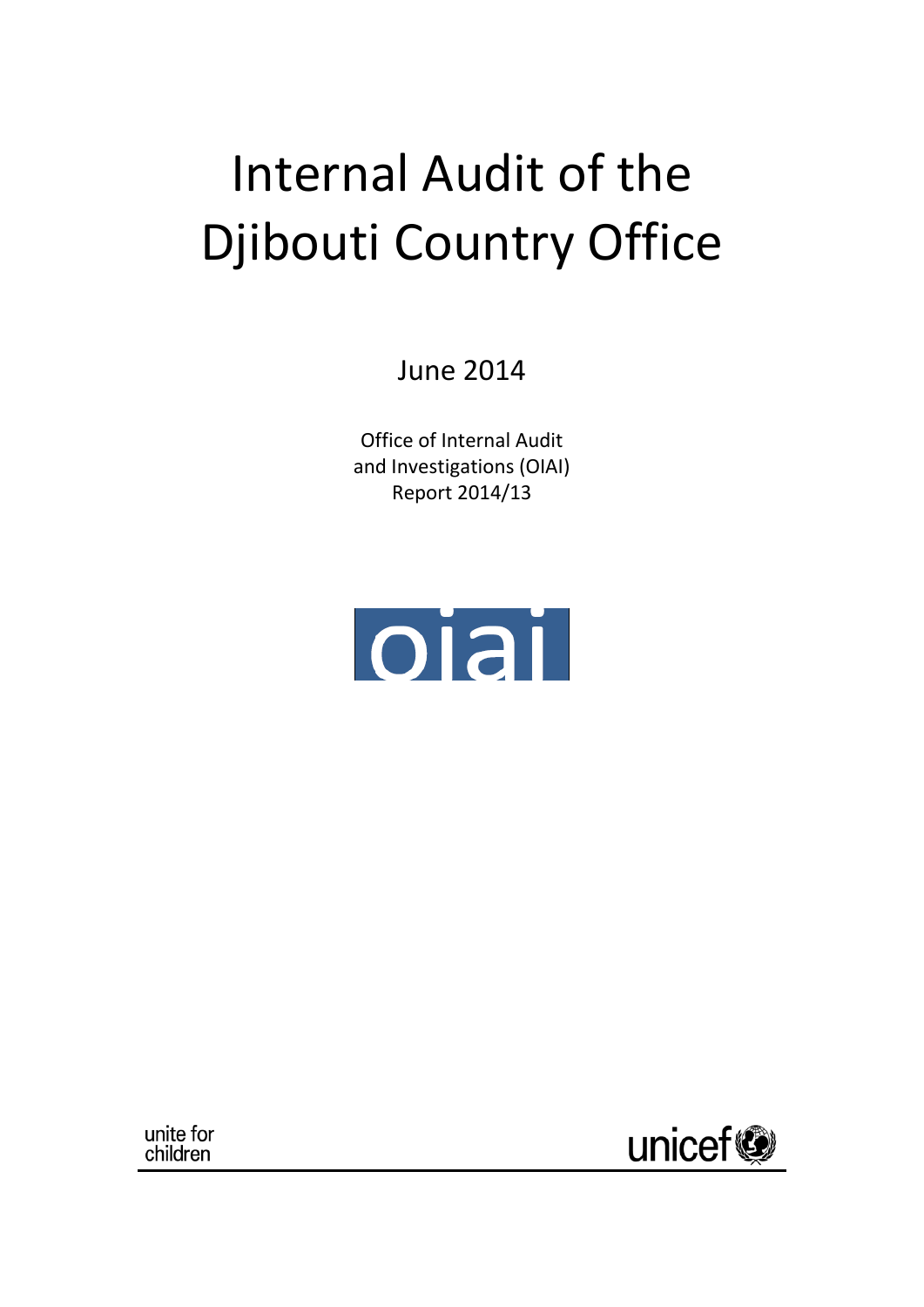# Summary

\_\_\_\_\_\_\_\_\_\_\_\_\_\_\_\_\_\_\_\_\_\_\_\_\_\_\_\_\_\_\_\_\_\_\_\_\_\_\_\_\_\_\_\_\_\_\_\_\_\_\_\_\_\_\_\_\_\_\_\_\_\_\_\_\_\_\_\_\_\_\_\_\_\_\_\_\_\_\_\_\_\_

The Office of Internal Audit and Investigations (OIAI) has conducted the audit of the Djibouti country office. The audit sought to assess the office's governance, programme management and operations support. The audit, which took place from 17 December 2013 to 7 February 2014, covered the period from January 2012 to December 2013.

The country office is based in Djibouti; there is no zone office. It has a total of 34 posts, of which eight were vacant as at 30 January 2014.

The current UNICEF Board-approved country programme for Djibouti covers the period 2013- 2017, and consists of four main programme components: *Child survival and development*; *Quality education for all*; *Children, young people and HIV/AIDS*; and *Child protection*. The country programme has a total budget of US\$ 23.25 million, of which US\$ 3.75 million was expected to be from Regular Resources (RR), while the Other Resources (OR) component was US\$ 19.5 million. RR are core resources that are not earmarked for a specific purpose, and can be used by UNICEF wherever they are needed. OR are contributions that may have been made for a specific purpose such as a particular programme, strategic priority or emergency response, and may not always be used for other purposes without the donor's agreement. An office is expected to raise the bulk of the resources it needs for the country programme itself, as OR.

#### Actions agreed following the audit

As a result of the audit, and in discussion with the audit team, the country office has agreed to take a number of measures. Five measures are being implemented as high priority. The measures are as follows:

- The programme outputs were not properly formulated. The multi-year workplans included too many activities and their budgets were not aligned with the planned budget in the Country Programme Action Plan. The office agrees to align the planned programme outputs to the outcomes approved by the UNICEF board, and eliminate outputs that overlap or are unnecessary. It will also establish quality assurance over the preparation of the multi-year workplans to ensure that they are within the budget planned in the Country Programme Action Plan, the milestones are linked to the respective outputs, and the activities are brought down to a manageable number with the focus on the strategic ones.
- The office had not mobilized sufficient other resources in 2013. This had resulted in some key programmes being underfunded, a number of vacant OR-funded positions being frozen, and the contracts of some OR-funded staff that expired at the end of 2013 being renewed for only six months. The office will take action to address this concern, including finalization of the office resource mobilization strategy and regular monitoring of its implementation.
- The office had not fully implemented the Harmonized Approach to Cash Transfers (HACT). It did not have an office-wide assurance activities plan that took into consideration the risk rating of implementing partners. The office will establish an overall plan for the implementation of HACT, and define clear accountabilities for its implementation. It will also develop a plan for assurance activities and ensure that its implementation is monitored.
- The quality of donor reports was inadequate and the 2012 annual report included inaccuracies and some results that could not be validated. The office will establish a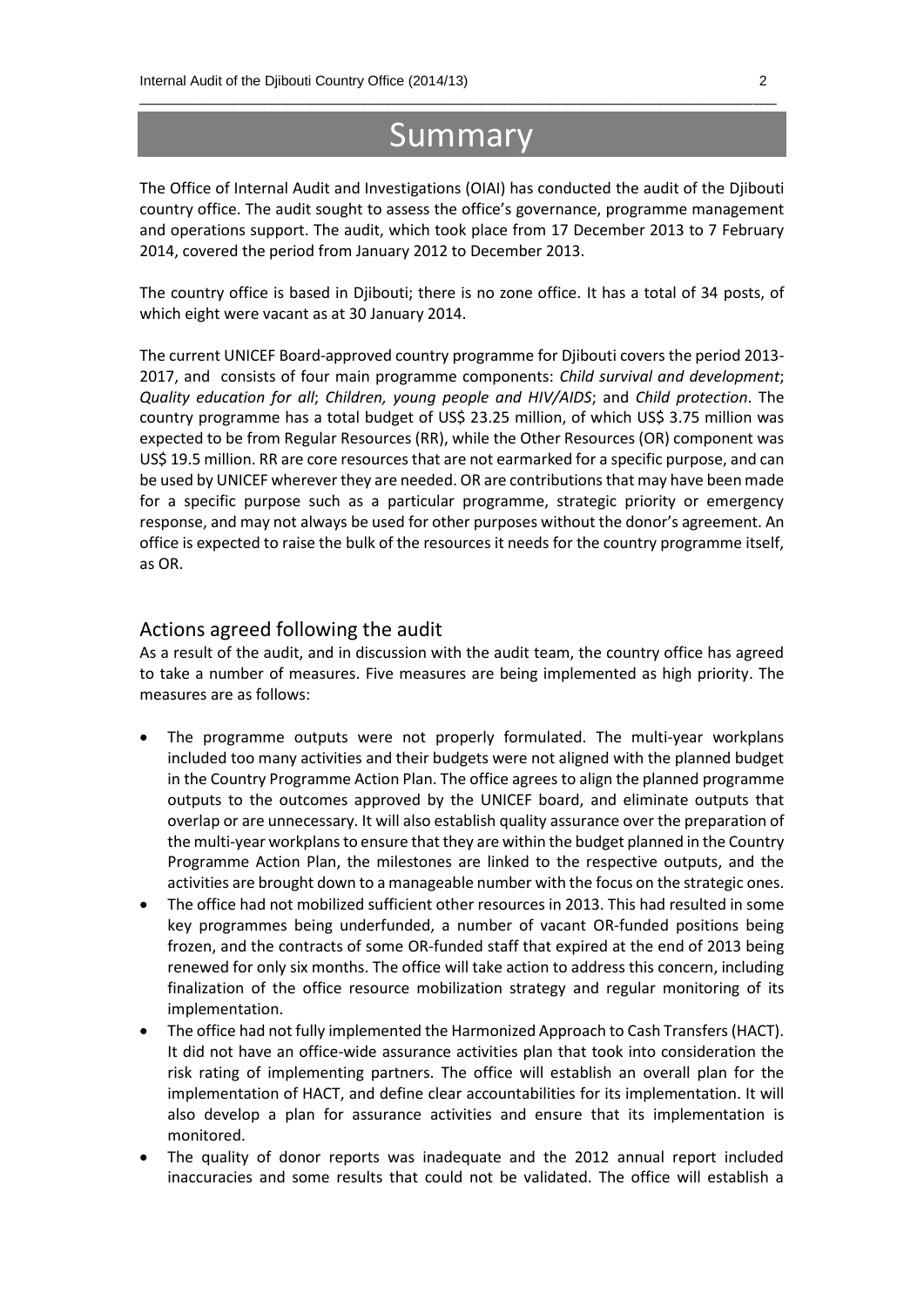process for monitoring the reports' quality, and will ensure that information in its Annual Report is reliable.

\_\_\_\_\_\_\_\_\_\_\_\_\_\_\_\_\_\_\_\_\_\_\_\_\_\_\_\_\_\_\_\_\_\_\_\_\_\_\_\_\_\_\_\_\_\_\_\_\_\_\_\_\_\_\_\_\_\_\_\_\_\_\_\_\_\_\_\_\_\_\_\_\_\_\_\_\_\_\_\_\_\_

 The country office will strengthen its controls over procurement and supplies by improving the functioning of the Contracts Review Committee and ensuring that implementing partners entrusted with funds to procure supplies directly have adequate procurement procedures. The office will also clean up the supply accounting entries and vendor master records.

#### Conclusion

Based on the audit work performed, OIAI concluded that the controls and processes over the country office, in the areas examined by this audit, needed improvement to be adequately functioning during the period under audit. The Djibouti country office has prepared action plans to address the issues raised.

The Djibouti country office, with the collaboration of the Regional Office, and OIAI will work together to monitor implementation of the measures that have been agreed.

Office of Internal Audit and Investigations (OIAI) June 2014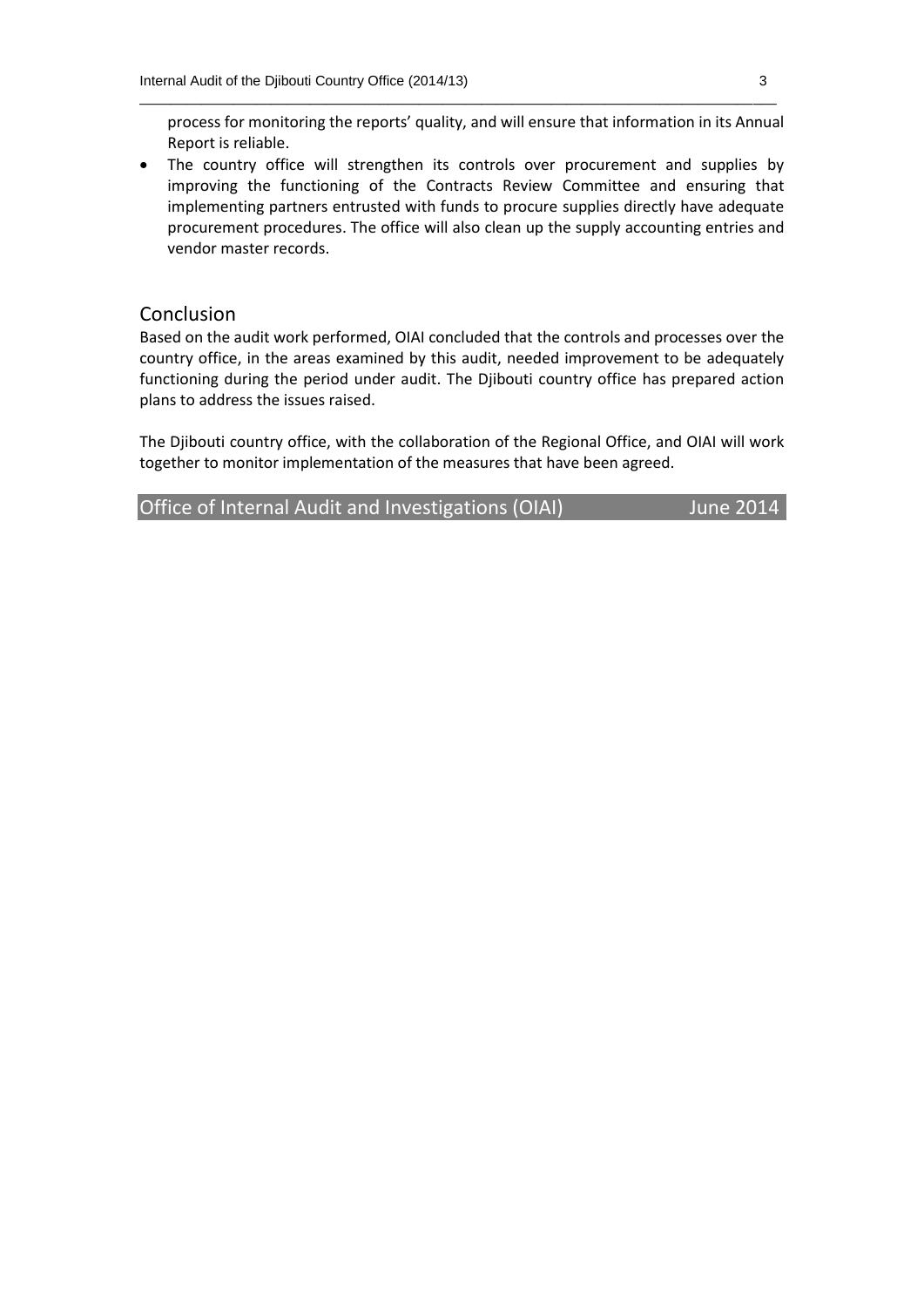| Summary                                                            | $\overline{2}$ |
|--------------------------------------------------------------------|----------------|
| <b>Objectives and scope</b>                                        | 5              |
| <b>Observations</b>                                                | 5              |
| Governance                                                         | 5              |
| Supervisory structures                                             | 5              |
| Office priorities                                                  | 6              |
| Staffing structure                                                 | $\overline{7}$ |
| Performance measurement                                            | 8              |
| Delegation of authority and segregation of duties                  | 9              |
| Risk management                                                    | 9              |
| Ethics and staff morale                                            | 10             |
| Governance: Conclusion                                             | 11             |
| Programme management                                               | 12             |
| Programme planning                                                 | 12             |
| Resource mobilization                                              | 14             |
| Harmonized Approach to Cash Transfers                              | 14             |
| Direct cash transfers to implementing partners                     | 16             |
| <b>Project Cooperation Agreement Review Committee</b>              | 17             |
| Programme monitoring                                               | 18             |
| Monitoring and evaluation                                          | 19             |
| Office reporting                                                   | 20             |
| Programme management: Conclusion                                   | 21             |
| <b>Operations support</b>                                          | 22             |
| Procurement and contracting                                        | 22             |
| Management of human resources                                      | 24             |
| Property, plant and equipment                                      | 25             |
| <b>Operations support: Conclusion</b>                              | 26             |
| Annex A: Methodology, and definition of priorities and conclusions | 27             |

\_\_\_\_\_\_\_\_\_\_\_\_\_\_\_\_\_\_\_\_\_\_\_\_\_\_\_\_\_\_\_\_\_\_\_\_\_\_\_\_\_\_\_\_\_\_\_\_\_\_\_\_\_\_\_\_\_\_\_\_\_\_\_\_\_\_\_\_\_\_\_\_\_\_\_\_\_\_\_\_\_\_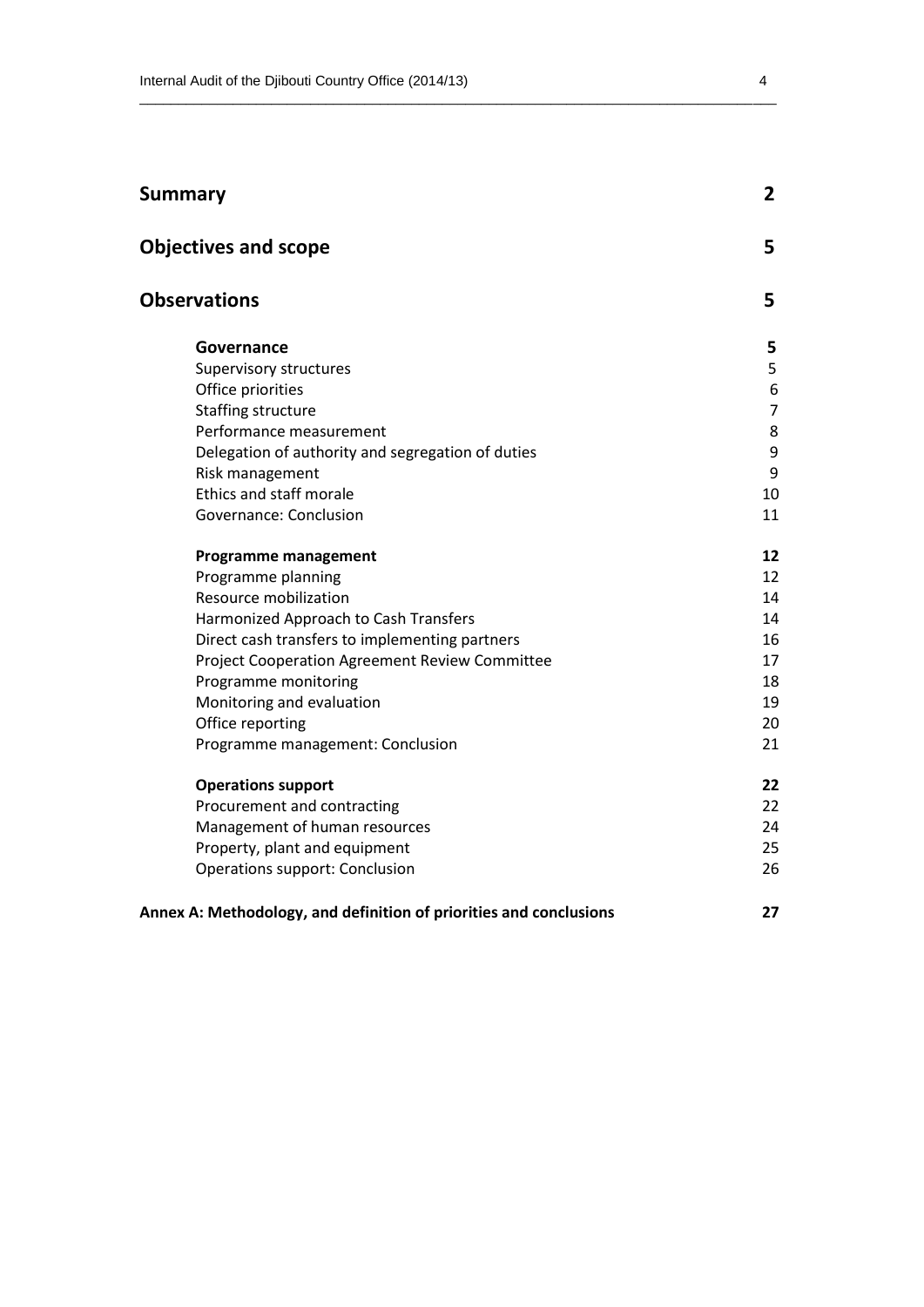# Objectives and scope

\_\_\_\_\_\_\_\_\_\_\_\_\_\_\_\_\_\_\_\_\_\_\_\_\_\_\_\_\_\_\_\_\_\_\_\_\_\_\_\_\_\_\_\_\_\_\_\_\_\_\_\_\_\_\_\_\_\_\_\_\_\_\_\_\_\_\_\_\_\_\_\_\_\_\_\_\_\_\_\_\_\_

The objective of the country-office audit is to provide assurance as to whether there are adequate and effective controls, risk-management and governance processes over a number of key areas in the office. In addition to this assurance service, the audit report identifies, as appropriate, noteworthy practices that merit sharing with other UNICEF offices.

The audit observations are reported upon under three headings; governance, programme management and operations support. The introductory paragraphs that begin each of these sections explain what was covered in that particular area, and between them define the scope of the audit.

# Audit observations

# 1 Governance

In this area, the audit reviews the supervisory and regulatory processes that support the country programme. The scope of the audit in this area includes the following:

- **Supervisory** structures, including advisory teams and statutory committees.
- **Identification** of the country office's priorities and expected results and clear communication thereof to staff and the host country.
- **Staffing structure** and its alignment to the needs of the programme.
- **Performance measurement**, including establishment of standards and indicators to which management and staff are held accountable.
- **Delegation** of authorities and responsibilities to staff, including the provision of necessary guidance, holding staff accountable, and assessing their performance.
- **Risk management**: the office's approach to external and internal risks to achievement of its objectives.
- **Ethics**, including encouragement of ethical behaviour, staff awareness of UNICEF's ethical policies and zero tolerance of fraud, and procedures for reporting and investigating violations of those policies.

All the above areas were covered in this audit.

#### Supervisory structures

Country offices are expected to have governance committees to assist the Representative. These committees include the country management team (CMT), consisting of the office's senior staff; this committee helps implement the country programme. Offices should also have a joint consultative committee (JCC), which consists of representatives of staff and management, and enables communication between the two.

The office had both committees, but the JCC had met only once in 2012, and once in 2013 up to July, instead of quarterly as planned. The CMT met four times in 2012 and once in the first five months of 2013, instead of every two months as specified in the office's Annual Management Plan (AMP). However, since the arrival of new management (Representative and Deputy Representative), the CMT had met monthly (since August 2013) and the JCC three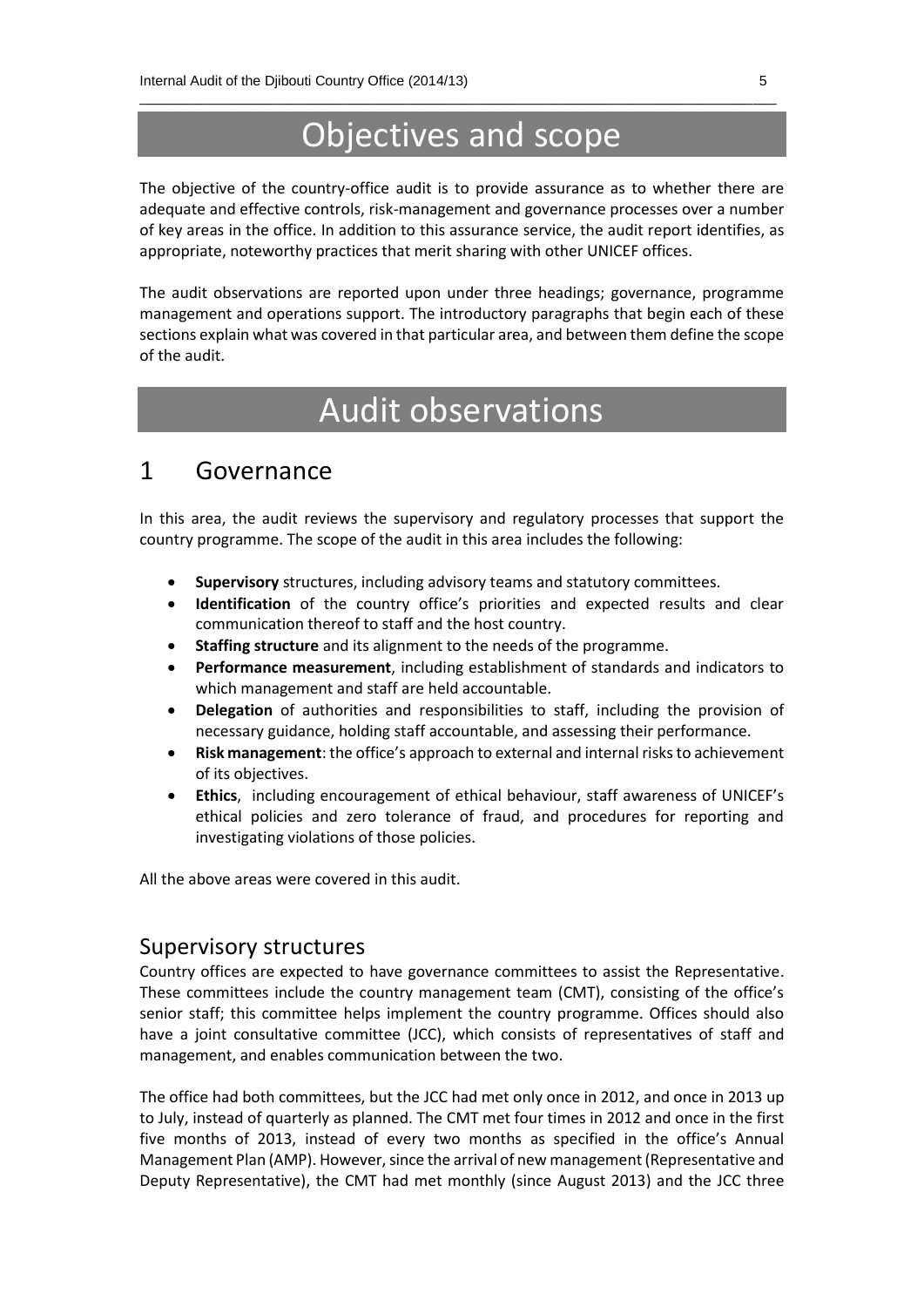times during the last quarter of 2013.

The audit reviewed the minutes of the CMT meetings and noted that for most of the period under audit, the CMT meetings did not have a structured agenda, did not review the action points of the previous meeting and did not discuss the office priorities or the performance indicators. The situation had improved from September 2013, with a systematic review of the action points from the previous CMT meetings and more substantive discussion on programme issues; this included updates on programme activities, status of budget implementation, and some programme performance indicators.

\_\_\_\_\_\_\_\_\_\_\_\_\_\_\_\_\_\_\_\_\_\_\_\_\_\_\_\_\_\_\_\_\_\_\_\_\_\_\_\_\_\_\_\_\_\_\_\_\_\_\_\_\_\_\_\_\_\_\_\_\_\_\_\_\_\_\_\_\_\_\_\_\_\_\_\_\_\_\_\_\_\_

However, the CMT did not monitor the office management performance indicators against those stated in the annual management plan (AMP).<sup>1</sup> It did not review the office programme and operations priorities or risk-management matters. The audit also noted that the CMT identified issues but did not record their causes. Finally, recommendations to address them were not SMART. 2

**Agreed action 1 (medium priority):** The country office agrees to further improve the functioning of the Country Management Team by:

- i. Identifying the root causes of the issues discussed, and making SMART action points to address them.
- ii. Periodically monitoring the office management performance indicators, the office programme and operations priorities, and risk-management issues.

Target date for completion: 31 December 2014

Responsible staff members: Representative, Executive Assistant and Communications Consultant

## Office priorities

 $\overline{a}$ 

The guidelines on preparation of AMPs<sup>3</sup> recommend that there should be not more than 10 key programme priorities and not more than six management priorities, so as to increase the office's capacity to focus on strategic issues. However, the country office's 2012 AMP included a large (59) number of priorities – 25 related to Programme and 34 related to Operations. The programme key priorities were not systematically formulated as results, and were not all specific; the performance indicators did not have baselines and targets, and staff responsibilities for each priority were not assigned. The Operations results referred more to the section workplan than to office priorities, as they covered all the activities of the section. The review of the 2012 AMP, held in March 2013, had not covered the office priorities and performance indicators, and important issues were raised without identifying the root causes and proposing concrete courses of action to address them.

In the 2013 AMP, the office priorities were less numerous (16); however the key results were still not always SMART, and out of nine programme priorities, there was only one for which

<sup>&</sup>lt;sup>1</sup> An office's Annual Management Plan ensures that that office's human, financial and other resources remain focused on the country programme and its hoped-for outcomes for children and women. To this end, it defines management mechanisms and the related staff accountabilities, so that everyone understands their roles and responsibilities.

 $2$  SMART = Specific, measurable, achievable, relevant and time-bound.

<sup>&</sup>lt;sup>3</sup> See UNICEF's *Revised guidelines for the preparation of the CPMP and AMP* (CF/EXD/MEM/2005-005).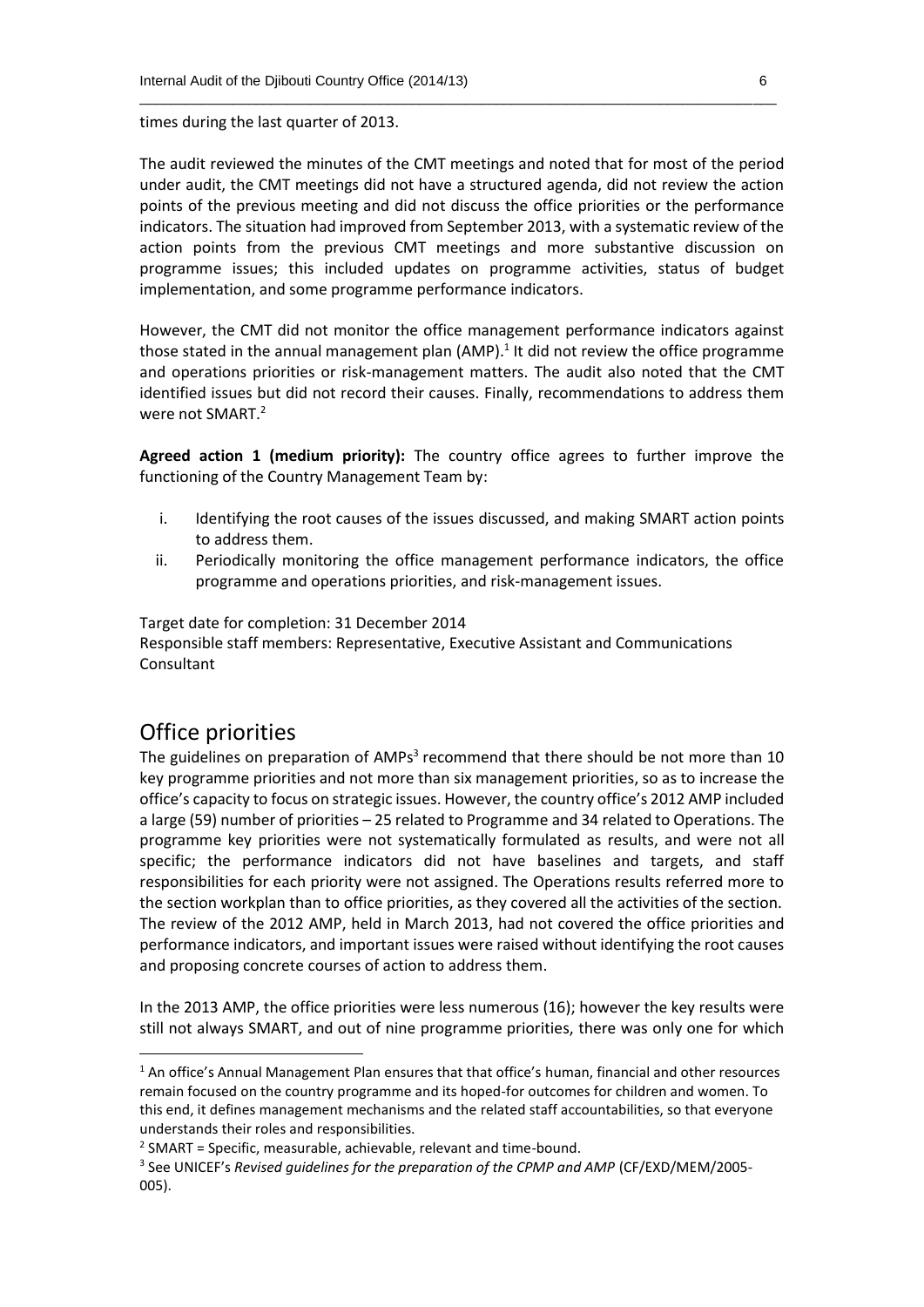staff had been assigned responsibility. During the mid-year review of the 2013 AMP, the Operations priorities were broken down into 29 key results.

\_\_\_\_\_\_\_\_\_\_\_\_\_\_\_\_\_\_\_\_\_\_\_\_\_\_\_\_\_\_\_\_\_\_\_\_\_\_\_\_\_\_\_\_\_\_\_\_\_\_\_\_\_\_\_\_\_\_\_\_\_\_\_\_\_\_\_\_\_\_\_\_\_\_\_\_\_\_\_\_\_\_

**Agreed action 2 (medium priority):** The country office agrees to ensure that:

- i. The number of priorities that are identified in the annual management plans are manageable so as to focus on the most critical ones.
- ii. The office priorities are SMART and responsible staff are assigned to each one of them.
- iii. The annual review of the Annual Management Plan covers the office priorities and performance indicators, identifies the root causes of the issues raised and proposes concrete recommendations to address them.

Target date for completion: 28 February 2014 Responsible staff members: Representative and Programme Assistant/Budget

### Staffing structure

**.** 

The budget (including OR ceiling) for the 2013-2017 country programme is US\$ 10 million bigger than that for the previous one, and the office structure has been increased by 10 additional staff members. The staffing structure of the current programme had been defined during the mid-term review (MTR) of the previous CP in 2011, with the establishment of eight new positions. As a result, the new Country Programme Management Plan (CPMP),<sup>4</sup> covering the period 2013-2017, did not require substantial changes. The office currently has a total of 34 approved posts – 10 international professionals, 11 national officers and 13 general service posts. The current organizational structure was approved in 2012 as part of the review of the country programme for 2013-2017.

The audit review of the staffing structure noted the following issues.

*Resources for staff costs:* The office could not afford its current staffing structure. One year into the new country plan, the positions of Nutrition Officer, Admin/Finance Officer and two Communication positions were still vacant because of lack of funding. The Child Survival and Development (CSD) chief was transferred to another duty station at the end of 2013 and the office confirmed that he would not be replaced. In addition, the contracts of six staff members that expired at the end of 2013 were renewed only for six months. According to the office, this situation had negative impact on staff morale – and on the implementation of the programme; this included the postponement of key activities (a survey on iodine utilization for example), and the shift of cooperation partnership from the Government to international NGOs, as working with Government – for example, with the Ministry of Agriculture on some water and sanitation (WASH) activities – demanded more of UNICEF's staff resources.

*Service delivery:* The programme strategies outlined in the approved country programme document focused on building national capacity, strengthening the legal framework, and promoting results-based management and advocacy. However, the audit noted that the programme strategy being implemented still had a strong service delivery component; the programme covered the salaries of some staff of government implementing partners, contributed to payment for partners' fuel for some supported activities, and provided 100 percent of the country's needs in vaccines and nutritional products.

<sup>&</sup>lt;sup>4</sup> When preparing a new country programme, country offices prepare a CPMP to describe, and help budget for, the human and financial resources that they expect will be needed.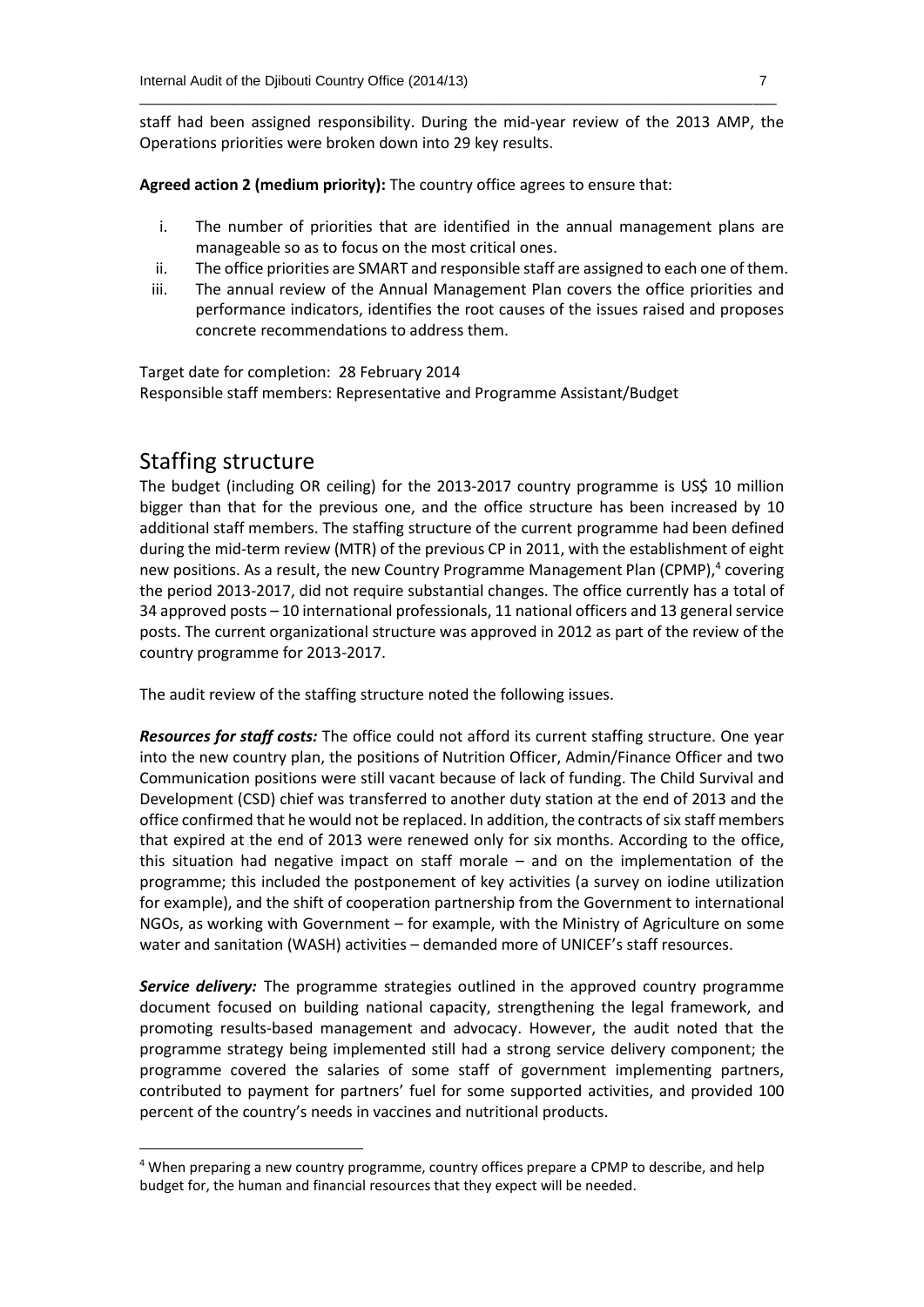*Staffing analysis:* The office had not undertaken a formal staff capacity analysis either following the 2011 mid-term review of the previous country programme, or during the preparation of the new programme for 2013-2017. In the absence of such an analysis, the skills of current staff may not match the skills required by the approved country programme. Indeed, the audit noted discrepancies between the approved programme strategies and those effectively implemented in 2013, and this might have been due to skill gaps.

\_\_\_\_\_\_\_\_\_\_\_\_\_\_\_\_\_\_\_\_\_\_\_\_\_\_\_\_\_\_\_\_\_\_\_\_\_\_\_\_\_\_\_\_\_\_\_\_\_\_\_\_\_\_\_\_\_\_\_\_\_\_\_\_\_\_\_\_\_\_\_\_\_\_\_\_\_\_\_\_\_\_

**Agreed action 3 (medium priority):** The country office agrees to analyse its staffing gaps, and review its overall staff structure to ensure that it will enable the office to implement the programme strategies approved by the UNICEF Board and with projected short- and mediumterm resources. This review will then be submitted to the next Programme Budget Review.

Target date for completion: 31 March 2015 Responsible staff members: Representative, Deputy Representative, Operations Manager and Monitoring and Evaluation Officer

#### Performance measurement

The 2013 AMP contained a set of 37 management indicators, covering both the programme and the operations areas. According to the AMP, these indicators were expected to be reviewed quarterly.

The audit noted that no staff had been assigned responsibility for any of the indicators, and that the office did not regularly monitor them quarterly as specified. In 2012, there was only one review of actual performance against established indicators; that was undertaken by the Regional Office, based on the annual report data. The accuracy of this review was questionable, as it indicated (for example) that the Harmonized Approach to Cash Transfers (HACT) had been implemented when this was not the case (see observation on HACT, p14 below). In September 2013 the office itself reviewed the same set of indicators during the AMP mid-year review, but the audit could not find any evidence that the review had identified causes of, and action points for, indicators with poor performance – which this time did include HACT, as well as the number of DCTs outstanding over nine months, and the treasury forecast.

The audit also reviewed a sample of staff Performance Evaluation Reports (PERs). It found that their assigned tasks were not linked to the office priorities and that staff performance indicators were in general vague and difficult to measure. In addition, according to the 2013 mid-year review of the AMP, less than 50 percent of the PERs had been signed by end of the first quarter (the office's own benchmark was 100 percent).

**Agreed action 4 (medium priority):** The country office agrees to:

- I. Monitor the office performance management indicators on a regular basis, identify causes of poor performance, determine corrective actions and assign responsibility for their implementation to relevant staff.
- II. Ensure that key staff members' contributions to the office's priorities are clearly identified and consistently reflected in their performance evaluation reports.
- III. Ensure that performance indicators that measure the staff performance are SMART (specific, measurable, achievable, realistic and time-bound).
- IV. Ensure timely staff performance reviews for all staff.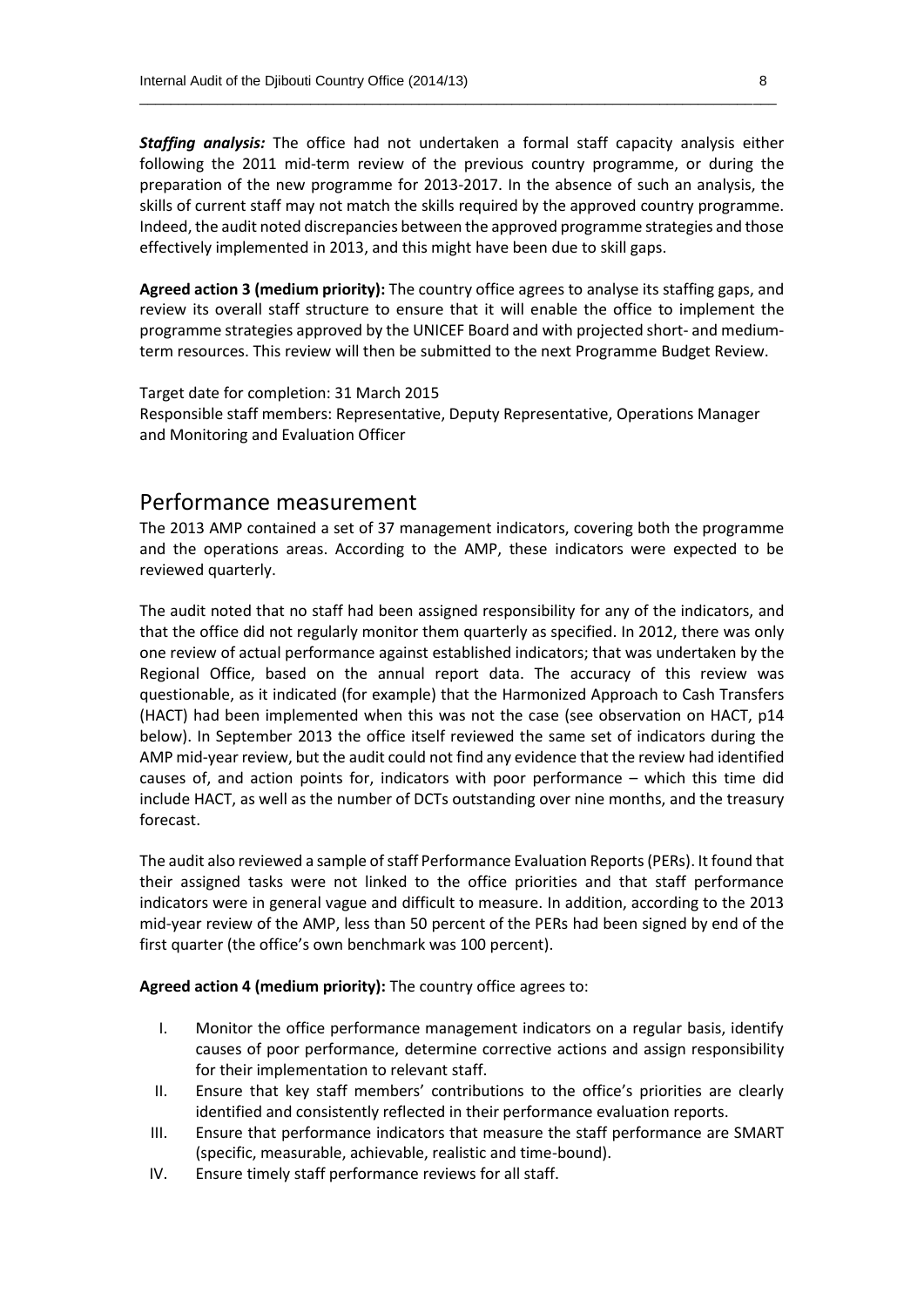Target date for completion: 31 December 2014 Responsible staff members: Representative and Operations Manager

## Delegation of authority and segregation of duties

UNICEF's resource mobilization, budgeting, programming, spending and reporting are recorded in UNICEF's management system, VISION, which was introduced in January 2012.

\_\_\_\_\_\_\_\_\_\_\_\_\_\_\_\_\_\_\_\_\_\_\_\_\_\_\_\_\_\_\_\_\_\_\_\_\_\_\_\_\_\_\_\_\_\_\_\_\_\_\_\_\_\_\_\_\_\_\_\_\_\_\_\_\_\_\_\_\_\_\_\_\_\_\_\_\_\_\_\_\_\_

Access to VISION is given through the provisioning of a user identification (ID) that has "roles" assigned to it. Heads of Offices, and their delegates, approve the provisioning of VISION user IDs and their corresponding roles, using the guidelines in UNICEF Financial and Administrative Policy No. 1: *Internal Controls and its supplements*. Each office is also required to maintain a manual Table of Authority (ToA); the Head of the Office should review the ToA periodically (preferably quarterly) to confirm its continued accuracy and appropriateness.

An understanding of these roles, and the responsibilities assigned to staff, is essential in approving role assignments. In particular, it is important to, as far as possible, maintain segregation of duties, so that a staff member is not able to (for example) both order items and certify their delivery. Conflicts of this type could lead to misuse and loss of UNICEF resources.

UNICEF uses a program called Approva to manage segregation of duties and to detect conflicts. The audit compared the Approva reports generated in December 2013 with the latest signed manual ToA provided by the office (which was not dated). The audit found one segregation of duties conflict rated high risk; this was that the Operations manager was both approving purchase orders and allocating budget to specific activities. The office could not provide evidence that it had taken adequate mitigation measures to control this risk.

The audit also noted several inconsistencies in the delegation of authorities. For instance, some staff members were assigned authorities in VISION that were different from those delegated in the manual ToA. Others were granted authorities in the delegation of authority letter issued by the Representative that were recorded neither in the manual ToA nor in VISION.

Where there are discrepancies between the approved delegated authorities and the authorities recorded in the system, this implies that some staff are exercising authorities not delegated by the Representative. This increases the risk of errors in transactions and/or misuse of funds.

**Agreed action 5 (medium priority):** The country office agrees to address the high-risk segregation of duties conflict noted in Approva on an urgent basis; and periodically review consistency between the approved manual ToA, the authorities recorded in the system and the signed delegation of authority letters.

Target date for completion: 31 December 2014 Responsible staff members: Operations Manager

#### Risk management

According to UNICEF's enterprise risk management (ERM) policy, country offices are required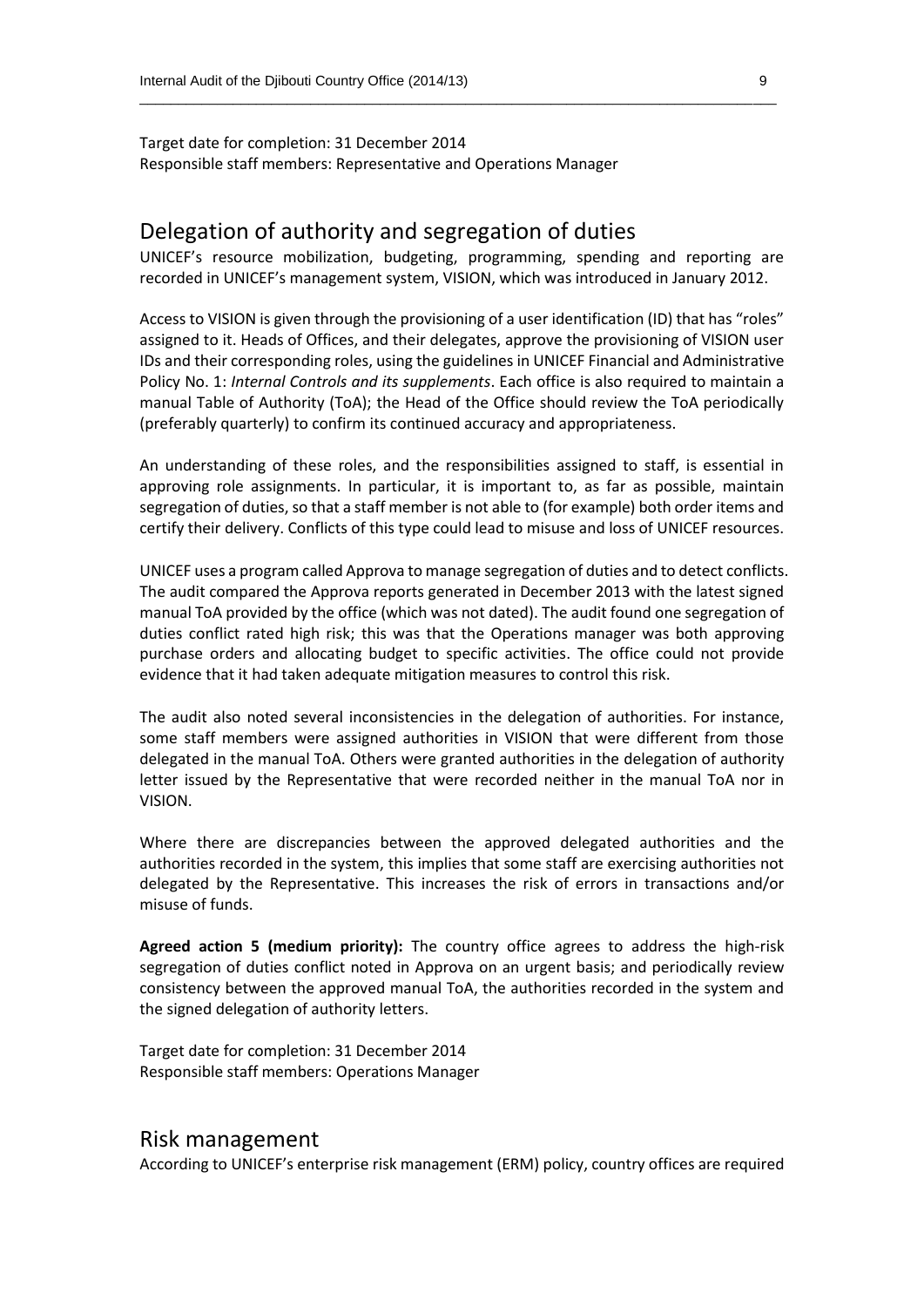to establish a structured approach to the identification of risks and opportunities, such that risks to the achievement of the office objectives and priorities are systematically identified, analysed and managed. To this end, offices should perform a Risk and Control Self-Assessment (RCSA). The RCSA is a structured and systematic process for the assessment of risk to an office's objectives and planned results, and the incorporation of action to manage those risks into workplans and work processes. The risks and their mitigation measures are recorded in a risk and control library. The mitigation controls should be set at the appropriate level and their effectiveness should be assessed regularly.

\_\_\_\_\_\_\_\_\_\_\_\_\_\_\_\_\_\_\_\_\_\_\_\_\_\_\_\_\_\_\_\_\_\_\_\_\_\_\_\_\_\_\_\_\_\_\_\_\_\_\_\_\_\_\_\_\_\_\_\_\_\_\_\_\_\_\_\_\_\_\_\_\_\_\_\_\_\_\_\_\_\_

In May 2013, the office organized a one-day retreat to review the risks and their mitigation measures and to adjust the RCSA to new format requirements. Two very highs risks and five high risks were identified. However, the audit noted the following weaknesses in the office's RCSA:

- Root causes were not always related to the identified risk.
- The relationship between the action plan and the risk to be addressed was not always clear.
- The indicators did not have benchmarks to allow for measurement of progress.
- In many cases responsibility was not assigned to specific staff members.

The office stated that the RCSA action plan was supposed to be monitored at least twice a year, but this had not been done. According to the office, this was due to late update of the action plan (May 2013) and the need to revise the entire RCSA document, which was not up to standard.

An additional risk-management measure in country offices besides the RCSA is the business continuity plan (BCP), which ensures that the office can resume its functions as quickly as possible after a major incident or disaster. The office had prepared its first BCP in November 2008, and updated it twice since then, in November 2012 and October 2013. However, only one simulation exercise had been conducted, in August 2010. According to the office's 2012 annual report, a simulation exercise had been planned for 2013, but did not take place because of competing priorities.

**Agreed action 6 (medium priority):** The country office agrees to:

- i. Review its Risk and Control Self-Assessment (RCSA) to ensure consistency between risks identified, causes and mitigation measures.
- ii. Ensure that mitigation measures are assigned measurable indicators and specific responsible staff.
- iii. Monitor implementation of the RCSA action plan regularly.
- iv. Carry out regular simulations of the Business Continuity Plan.

Target date for completion: 31 December 2014 Responsible staff members: Representative, Deputy Representative and Operations Manager

# Ethics and staff morale

The office underwent significant instability in staffing during 2012-2013. The Representative was on extended sick leave for almost a year (May 2012-April 2013), replaced during her absence by five officers-in-charge (OICs). The Deputy Representative position was vacant for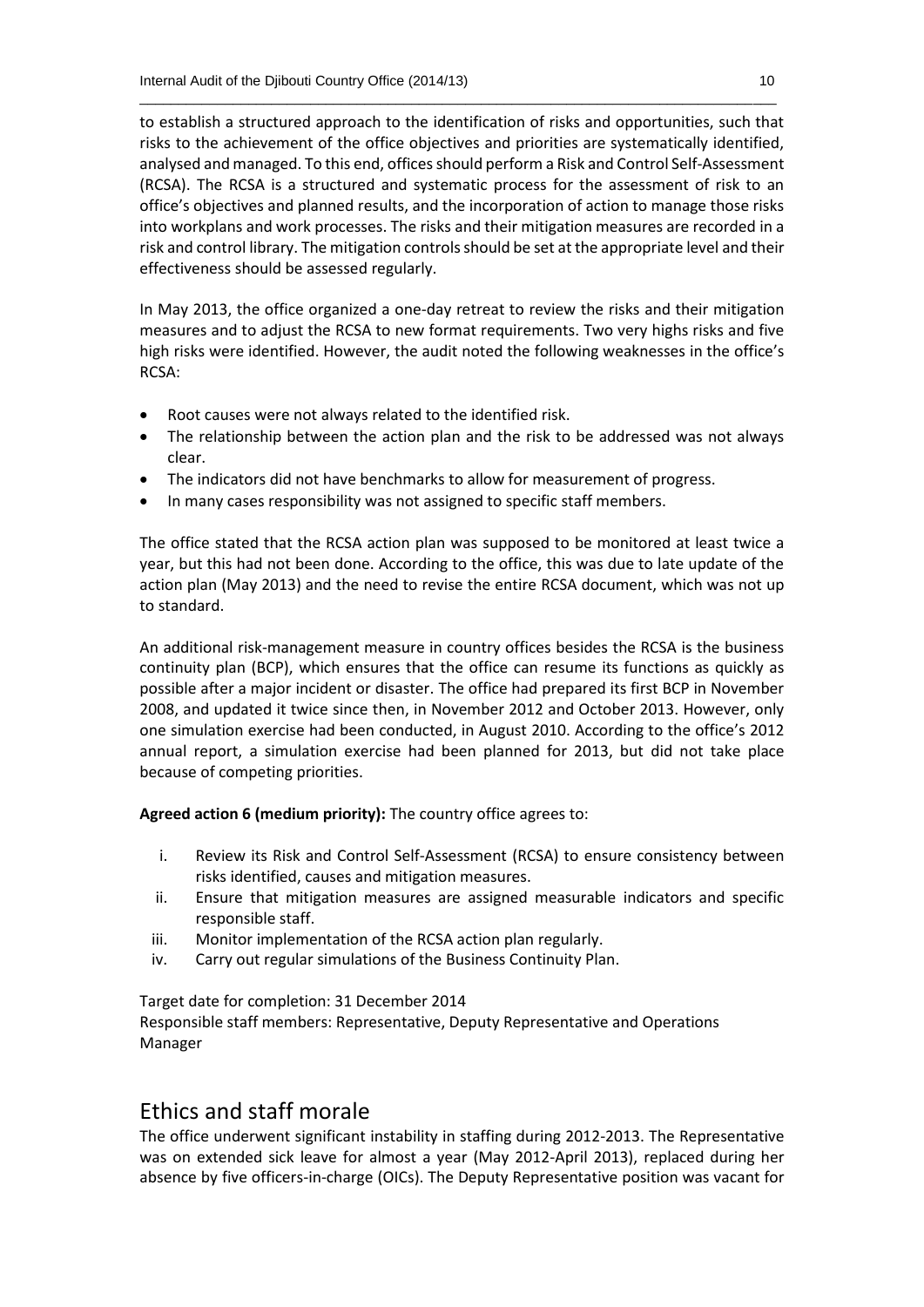11 months (October 2012-August 2013), and some other key positions were vacant for extended periods. These included the WASH specialist, Communication specialist and Supply assistant positions. Discussion with selected staff members (Staff Association Chair, Operations Manager, CSD Chief) indicated that this situation, happening at the crucial period of preparation of a new country programme, had a negative impact on the office's work and on staff morale.

\_\_\_\_\_\_\_\_\_\_\_\_\_\_\_\_\_\_\_\_\_\_\_\_\_\_\_\_\_\_\_\_\_\_\_\_\_\_\_\_\_\_\_\_\_\_\_\_\_\_\_\_\_\_\_\_\_\_\_\_\_\_\_\_\_\_\_\_\_\_\_\_\_\_\_\_\_\_\_\_\_\_

In the CMT minutes for the meeting held on 12 August 2013 (that is, on the arrival of the new Representative), one of the first requests of the staff was the organization of a team-building workshop. The CMT agreed to include it in the next AMP. Additional information gathered from staff by OIAI prior to the audit, showed that there were issues of interpersonal communication, management of conflicts and stress management that need to be addressed.

The audit reviewed the status of staff training on Ethics and noted that only the newly appointed Representative and Deputy Representative had received ethics training. The current management reported that it had already contacted the Ethics office in HQ for assistance.

**Agreed action 7 (medium priority):** The country office agrees to:

- i. Reinforce the United Nations code of conduct and ethical behavior by ensuring that all staff complete courses on ethics and integrity.
- ii. Take action to improve team cohesion, communication between staff and stress management.

Target date for completion: 31 December 2014 Responsible staff members: Representative and Chair of Local Staff Association

#### Governance: Conclusion

Based on the audit work performed, OIAI concluded that, subject to implementation of the agreed actions described, the controls and processes over Governance, as defined above, were generally established and functioning during the period under audit.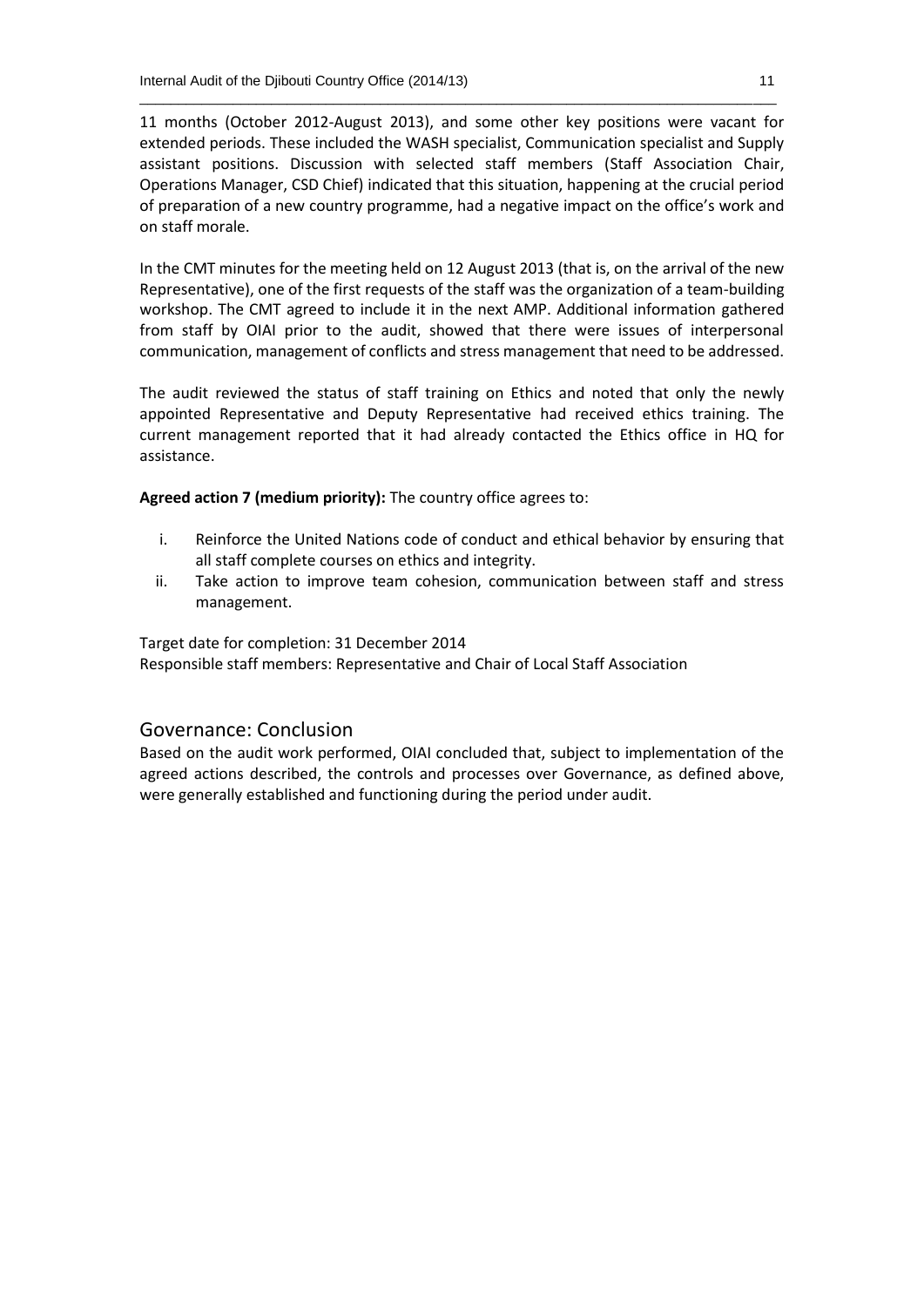# 2 Programme management

In this area, the audit reviews the management of the country programme  $-$  that is, the activities and interventions on behalf of children and women. The programme is owned primarily by the host Government. The scope of the audit in this area includes the following:

\_\_\_\_\_\_\_\_\_\_\_\_\_\_\_\_\_\_\_\_\_\_\_\_\_\_\_\_\_\_\_\_\_\_\_\_\_\_\_\_\_\_\_\_\_\_\_\_\_\_\_\_\_\_\_\_\_\_\_\_\_\_\_\_\_\_\_\_\_\_\_\_\_\_\_\_\_\_\_\_\_\_

- **Resource mobilization and management**. This refers to all efforts to obtain resources for the implementation of the country programme, including fundraising and management of contributions.
- **Planning**. The use of adequate data in programme design, and clear definition of results to be achieved, which should be specific, measurable, achievable, realistic and time bound (SMART); planning resource needs; and forming and managing partnerships with Government, NGOs and other partners.
- **Support to implementation**. This covers provision of technical, material or financial inputs, whether to governments, implementing partners, communities or families. It includes activities such as supply and cash transfers to partners.
- **Monitoring of implementation**. This should include the extent to which inputs are provided, work schedules are kept to, and planned outputs achieved, so that any deficiencies can be detected and dealt with promptly.
- **Reporting.** Offices should report achievements and the use of resources against objectives or expected results. This covers annual and donor reporting, plus any specific reporting obligations an office might have.
- **Evaluation**. The office should assess the ultimate outcome and impact of programme interventions and identify lessons learned.

All the above areas were covered in this audit.

## Programme planning

In 2012, the UNICEF Executive Board approved the current Djibouti country programme document (CPD) for the period 2013-2017 with total budget of US\$ 3.75 million in Regular Resources (RR) and an Other Resources (OR) ceiling of US\$ 19.5 million.

Based on the CPD approved by the Executive Board, the office developed a Country Programme Action Plan (CPAP) and signed it with the government in March 2013. The CPAP constitutes a formal agreement between the Government and UNICEF on the programme of cooperation, and forms the basis for annual and rolling/multi-year workplans. It stipulates the respective responsibilities of Government, partners and UNICEF during the period of the approved country programme to achieve the jointly identified priorities and planned results for children and women.

During the crucial phases of preparation of the CPAP, which were between November 2012 and January 2013, the Representative was on extended sick leave, the Deputy Representative left the office, the Chief of Operations was acting as Representative and the chief of the CSD section was acting as Deputy Representative.

The overall planned results of the country programme, as set out in the Board-approved country programme document (CPD), included its contribution to the achievement of the Millennium Development Goals and the national objectives set out in the National Initiative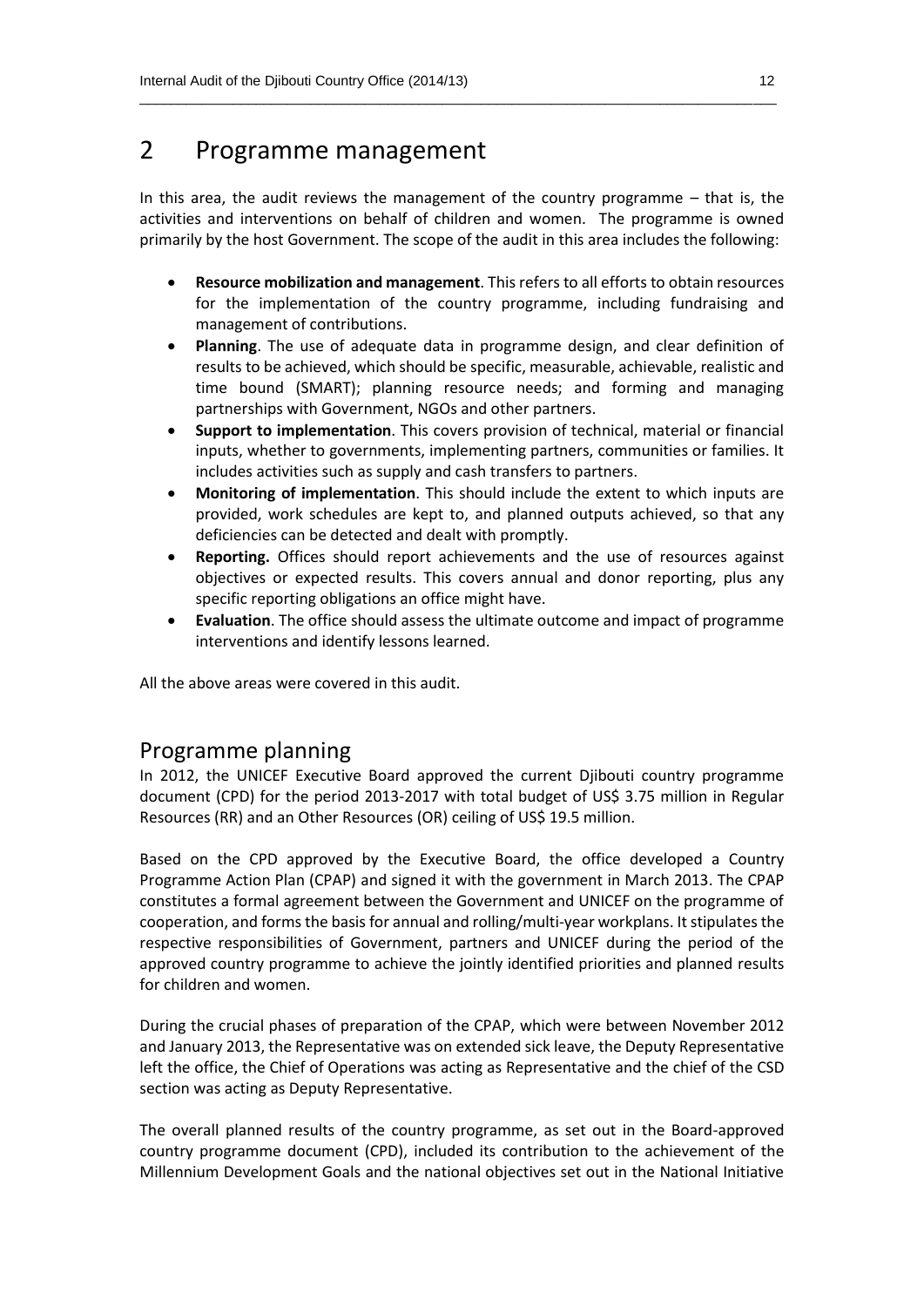for Social Development. However, these were not reflected in the signed CPAP. Instead, the overall results mentioned in the CPAP were formulated in broad and generic terms.

\_\_\_\_\_\_\_\_\_\_\_\_\_\_\_\_\_\_\_\_\_\_\_\_\_\_\_\_\_\_\_\_\_\_\_\_\_\_\_\_\_\_\_\_\_\_\_\_\_\_\_\_\_\_\_\_\_\_\_\_\_\_\_\_\_\_\_\_\_\_\_\_\_\_\_\_\_\_\_\_\_\_

The Programme Component Results (PCRs)<sup>5</sup> in the CPAP were aligned with the results matrix attached to the approved CPD. However, the detailed results matrix attached to the CPAP did not include the indicators for the PCR results (with the exception of CSD – but even in that case, the indicators differed from those in the CPD).

The audit reviewed the intermediate results (IRs) of the CSD programme component in the CPAP. This is the largest programme component of the 2013-2017 country programme, accounting for US\$ 10 million of the US\$ 23.25 million budget. The following shortcomings were noted:

- IR1 and IR4 had different targets but their narrative was the same, raising the question of the necessity of having two distinct IRs with the same content.
- IR8 was already covered by IRs 6 and 7, and there were no activities recorded against IR8 in VISION.
- IR 6 and 7 were merged in one IR (IR6) in VISION.
- IR 10 in VISION included only one activity, which was already included in IR 6.
- There was no activity recorded in the contingency planning IR (IR 11), even though this IR reflected one of the main strategies of the programme.

The audit also reviewed the 2013-2014 CSD multi-year workplan (MYWP) and noted that the milestones in it were not linked to their respective IRs. It also noted a large difference between the 2013-2014 MYWP budget estimate and the 2013-2014 planned budget in the CPAP: US\$ 7.8 million in the MYWP versus US\$ 4 million in the CPAP, i.e. the former was over budget by almost 100 percent. According to the office, the reason was that the workplan activities were agreed with partners, and the probable costs accepted, without necessarily referring back to the budget planned in the CPD/CPAP.

It was also noted that there were 138 planned activities in the MYWP for the Health and Nutrition components alone. Covering too many activities, beyond the resources approved by the UNICEF Executive Board, meant that the office would not focus on the strategic issues, would have low impact and would ultimately not achieve the planned programme results.

#### **Agreed action 8 (high priority):** The office agrees to:

**.** 

- i. With support from the Regional Office, take the opportunity of the introduction of the new programme results nomenclature<sup>6</sup> to align the planned programme outputs to the outcomes approved by the UNICEF Executive Board, and eliminate outputs that overlap or that are not necessary.
- ii. Establish quality assurance control over the preparation of the multi-year workplans to ensure that they are within the budget planned in the Country Programme Action Plan, that the milestones are linked to the respective outputs, and that the activities are brought down to a manageable number with focus on the strategic ones.

<sup>&</sup>lt;sup>5</sup> UNICEF programmes plan for results on two levels. A programme component result (PCR) is an output of the country programme, against which resources will be allocated. An intermediate result (IR) is a description of a change in a defined period that will significantly contribute to the achievement of a PCR.

<sup>6</sup> UNICEF is discarding the names PCR/IR in favour of the Outcomes and Outputs nomenclature used by other UN bodies.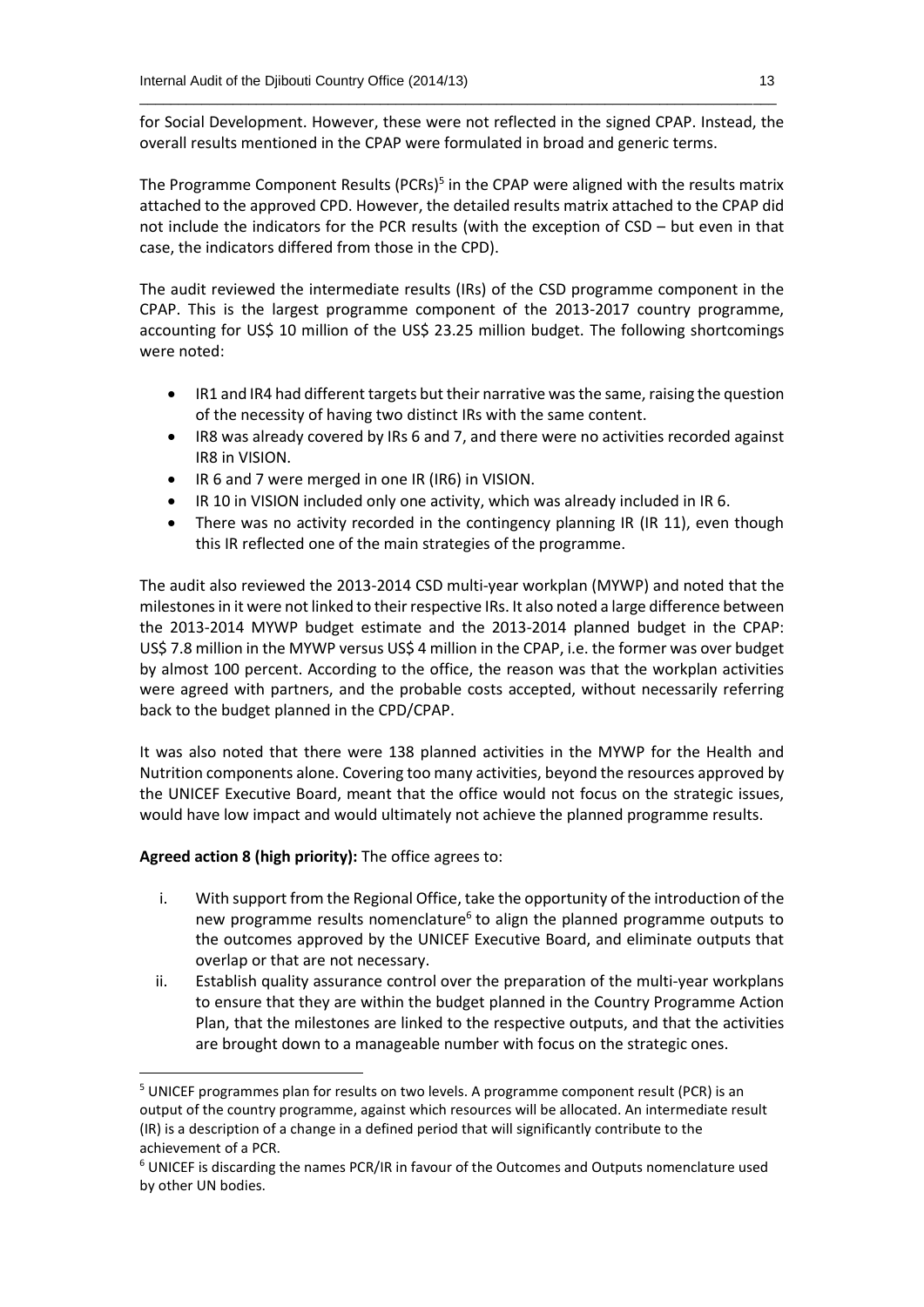Target date for completion: 28 February 2015 Responsible staff members: Deputy Representative

### Resource mobilization

Other Resources (OR) accounted for US\$ 19.5 million (84 percent) of the US\$ 23.25 million country-programme budget for the period of the country programme (2013-2017). As of the end of December 2013, about US\$ 3 million – 17 percent – of this OR was funded. Of that US\$ 3 million, US\$ 2 million was carried over from 2012; the office had therefore raised US\$ 1 million of new OR in 2013, against an average annual amount of US\$ 3.9 million required for the country programme. The programmes most affected were CSD, HIV/AIDS and the crosssectoral component, with OR funding gaps of 60 percent, 39 percent and 77 percent respectively. These gaps were filled with Other Resources Emergency (ORE),<sup>7</sup> as the office received approximately US\$ 3.2 million of ORE in 2013 from OCHA and Japan Government.

\_\_\_\_\_\_\_\_\_\_\_\_\_\_\_\_\_\_\_\_\_\_\_\_\_\_\_\_\_\_\_\_\_\_\_\_\_\_\_\_\_\_\_\_\_\_\_\_\_\_\_\_\_\_\_\_\_\_\_\_\_\_\_\_\_\_\_\_\_\_\_\_\_\_\_\_\_\_\_\_\_\_

In November 2013, the CO prepared the fundraising plan for 2014, with the objective of raising at least US\$ 3.4 million (80 percent of the unfunded amount for the year). At the time of the audit this plan was not yet finalized, and did not yet include an action plan. The office explained the plan's late preparation was due to the vacancy of the management positions (Representative and Deputy Representative) during the preparation of the new country programme. In the meantime, a number of vacant OR-funded positions were frozen, and the contracts of some OR-funded staff that expired at the end of 2013 were renewed for only six months because of lack of funding (see also observation *Staffing structure*, p7 above).

**Agreed action 9 (high priority):** The office agrees to:

- i. With support from the Regional Office, prioritize finalization of the office resource mobilization strategy, including the list of planned activities with timeline; and assign responsibilities to relevant staff.
- ii. Regularly monitor implementation of the strategy.

Target date for completion: 31 December 2014

**.** 

Responsible staff members: Representative, Programme Assistant/Budget, and Communications Consultant

# Harmonized Approach to Cash Transfers

Offices are required to implement the Harmonized Approach to Cash Transfers (HACT). With HACT, the office relies on implementing partners to manage and report on use of funds provided for agreed activities. This reduces the amount of supporting documentation UNICEF demands from the partner, thus cutting bureaucracy and transaction costs.

HACT makes this possible by requiring offices to systematically assess the level of risk before making cash transfers to a given partner, and to adjust their method of funding and assurance practices accordingly. HACT therefore includes micro-assessments of the individual implementing partners that are either government entities or NGOs. There should also be

 $7$  Other resources (emergency), or ORE, is OR raised to deal with a specific emergency that was not foreseen in the country programme document, and is therefore outside the Board-approved budget for the programme cycle.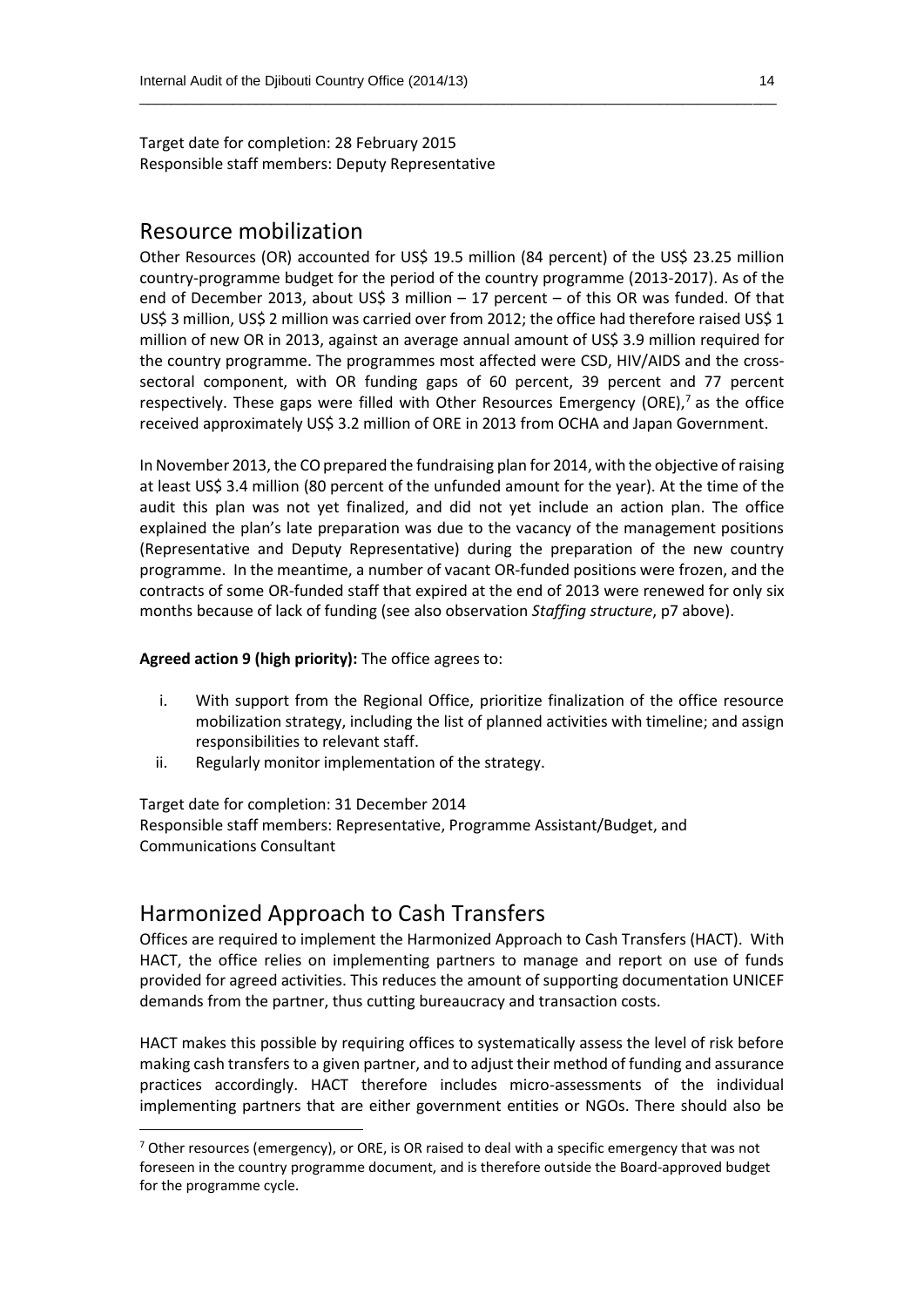audits of implementing partners expected to receive more than US\$ 500,000 during the programme cycle. There should also be a macro-assessment of the country's financial management systems. This is done to assess the general financial management environment in which agencies are making cash transfers to partners, the risks involved, and the capacity of the government's own supreme audit institution to audit government partners.

\_\_\_\_\_\_\_\_\_\_\_\_\_\_\_\_\_\_\_\_\_\_\_\_\_\_\_\_\_\_\_\_\_\_\_\_\_\_\_\_\_\_\_\_\_\_\_\_\_\_\_\_\_\_\_\_\_\_\_\_\_\_\_\_\_\_\_\_\_\_\_\_\_\_\_\_\_\_\_\_\_\_

As a further safeguard, the HACT framework also requires offices to carry out assurance activities regarding the proper use of cash transfers. Assurance activities should include spot checks, programme monitoring and scheduled audits. HACT is also required for three other UN agencies (UNDP, UNFPA and WFP), and country offices should coordinate with them to ensure best use of resources.

According to the office, the UN in Djibouti completed the macro-assessment and microassessments in 2007-2008. The Government had not approved the macro-evaluation report and no further action had been taken afterwards. For the new UN Development Framework for 2013-2017, no macro- or micro-assessments had yet been conducted.

The office stated that an inter-agency HACT task force led by UNFPA had been established on 7 August 2013, but had not yet met. The office stated that, as other UN agencies in the country were not interested, it had started implementing HACT on its own by organizing an initial training session for its own staff in October 2013 and conducting an assessment, using its checklist, of four NGOs with which the office had recently signed Project Cooperation Agreements (PCAs). These NGOs had started using the FACE form,<sup>8</sup> and therefore were not expected to provide the CO with complete supporting documents for the liquidation of funds transferred. However, the office had yet to prepare an assurance-activity plan. At the time of the audit, it did not implement spot checks and scheduled audits, and assurance on use of cash transferred was obtained through receipt of full supporting documents and field-trip monitoring.

The office stated that the process of fully introducing HACT with Government partners would be discussed during the annual review planned for December 2013. The introduction of HACT would be incremental and would be based on an internal risk assessment by the UNICEF team. (This meant that, at a certain point in time, the office would be managing HACT and the old CAG system<sup>9</sup> simultaneously.) However, the audit noted that the office did not yet have an overall plan for HACT implementation that had clear milestones and resources, and had been discussed and agreed upon with the partners. The audit also found no evidence that staff accountability had been assigned for HACT implementation and monitoring.

According to the office, the implementation of HACT was delayed because there was reluctance across the UN in Djibouti to use the HACT approach following the grave misuse of funds uncovered by the Global Fund during an audit conducted in 2010;<sup>10</sup> and also because

**.** 

<sup>&</sup>lt;sup>8</sup> The Funding Authorization Certificate of Expenditure (FACE) form is used by the partner to request and liquidate cash transfers. It is also used by UNICEF to process the requests for and liquidation of cash transfers. The FACE forms should reflect the workplans, which set out the activities for which funds are being requested, or on which they have been spent. The FACE form was designed for use with the HACT framework, but can also be used outside it.

<sup>9</sup> Under CAG (Cash Advances to Government), the partner may be required to submit detailed accounting documents and narrative reports before a cash transfer is liquidated.

<sup>&</sup>lt;sup>10</sup> In its 2012 report, the Global Fund's Inspector General listed grave misuse of funds in Djibouti, in addition to actions taken to recover misappropriated funds. The report did not allege any malpractice by UNICEF staff.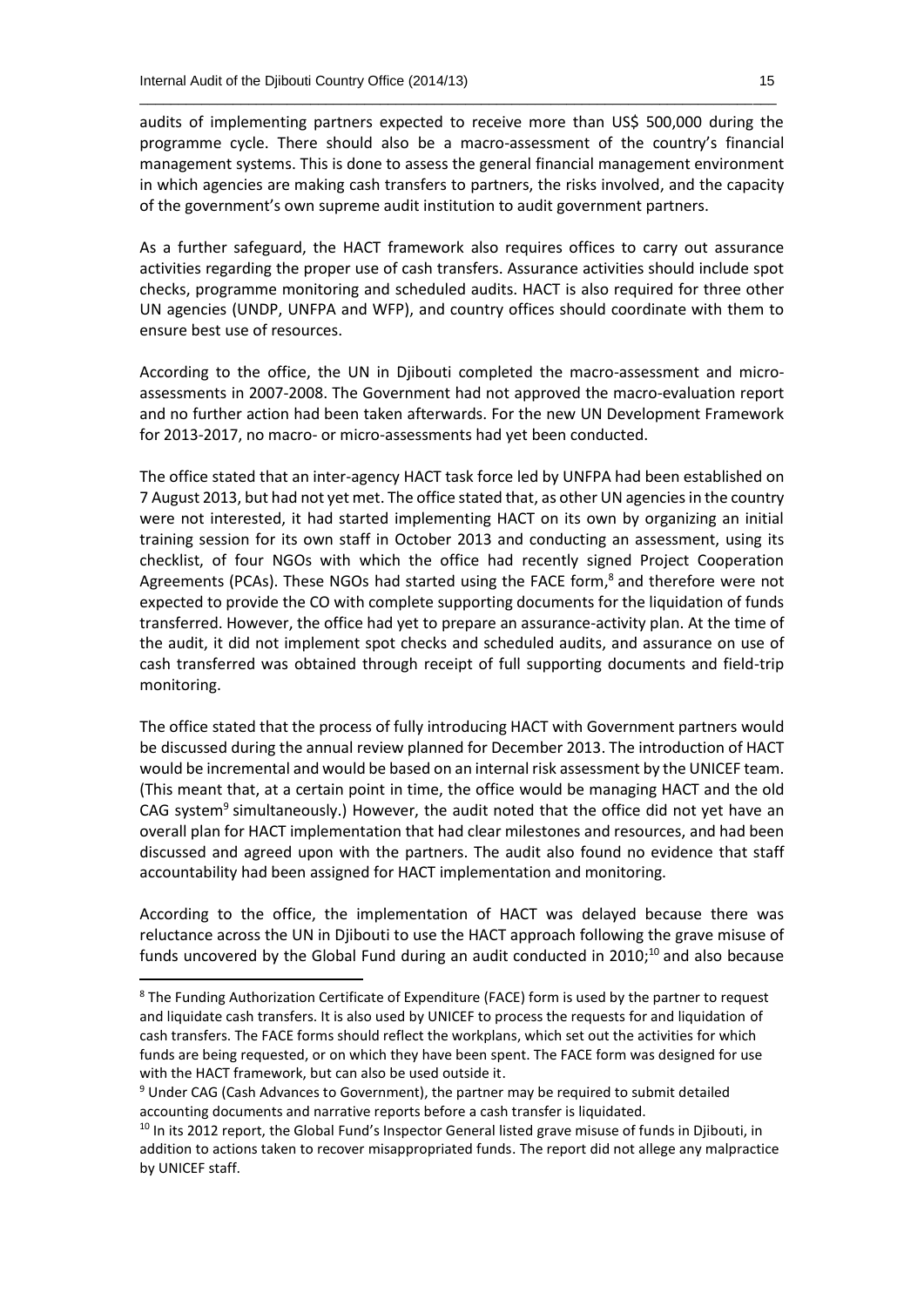the UN's Resident Coordinator and the UN in Djibouti had accorded HACT low priority.

\_\_\_\_\_\_\_\_\_\_\_\_\_\_\_\_\_\_\_\_\_\_\_\_\_\_\_\_\_\_\_\_\_\_\_\_\_\_\_\_\_\_\_\_\_\_\_\_\_\_\_\_\_\_\_\_\_\_\_\_\_\_\_\_\_\_\_\_\_\_\_\_\_\_\_\_\_\_\_\_\_\_

**Agreed action 10 (high priority):** The country office agrees to urgently ensure full and adequate implementation of HACT, working in coordination with other United Nations agencies where possible. Specifically, it will:

- i. Establish an overall plan for the implementation of HACT, in consultation with the partners as appropriate.
- ii. Establish clear staff accountabilities and responsibilities for HACT implementation and monitoring.
- iii. Develop and implement an office-wide assurance activities plan, with support from the Regional Office that takes into consideration the risk rating of partners from the micro-assessments and the magnitude of cash transfers to individual partners, and includes spot checks, programme monitoring and audits, as envisaged in the HACT framework.
- iv. Establish a monitoring mechanism to ensure that the assurance activities are satisfactorily implemented and the country management team regularly monitors and supports HACT implementation.

Target date for completion: 31 December 2014

Responsible staff members: Representative, Deputy Representative and Operations Manager

## Direct cash transfers to implementing partners

Direct cash transfers (DCTs) to implementing partners constituted one of the major inputs to UNICEF's Djibouti programme. In 2012 the office had spent a total of US\$ 1.1 million in DCTs; this was 24 percent of programme expenditure. In 2013, DCT had accounted for US\$ 1.6 million (up to November), or 27 percent of programme expenditure.

The office had rated poor management of cash by implementing partners as a high risk. As of 12 December 2013, US\$ 243,975 of DCT was outstanding over nine months – i.e., 18 percent of total outstanding DCTs. As of the audit date, the Cash Advance to Government (CAG) procedure was used with most partners, meaning that all supporting documents were secured from them.

The audit reviewed the supporting documents for a sample of six liquidations, worth in total more than US\$ 400,000. In general, the office had ensured that all the expenses reported were supported by evidence, and in many cases rejected those without supporting documents. However, in one case it accepted the partner's response and liquidated the total amount although the partner's answers had not addressed all their concerns (which included one person signing on behalf of other participants, and the use of different rates for supervisors within the same activity). The audit also noted that it took a long time to clear the issues noted in the supporting documents (almost seven months in one case). None of the DCTs reviewed had been liquidated within the prescribed six-month period; they were outstanding for between nine and 16 months.

Also, the office distributed small amounts to a large number of participants. In one DCT, 1,620 participants received an amount of US\$ 6 each. This might be an inefficient use of limited resources. It also increasesthe risk of misuse of funds. For example, the same name was found with eight different signatures in different supporting documents in the same liquidation file.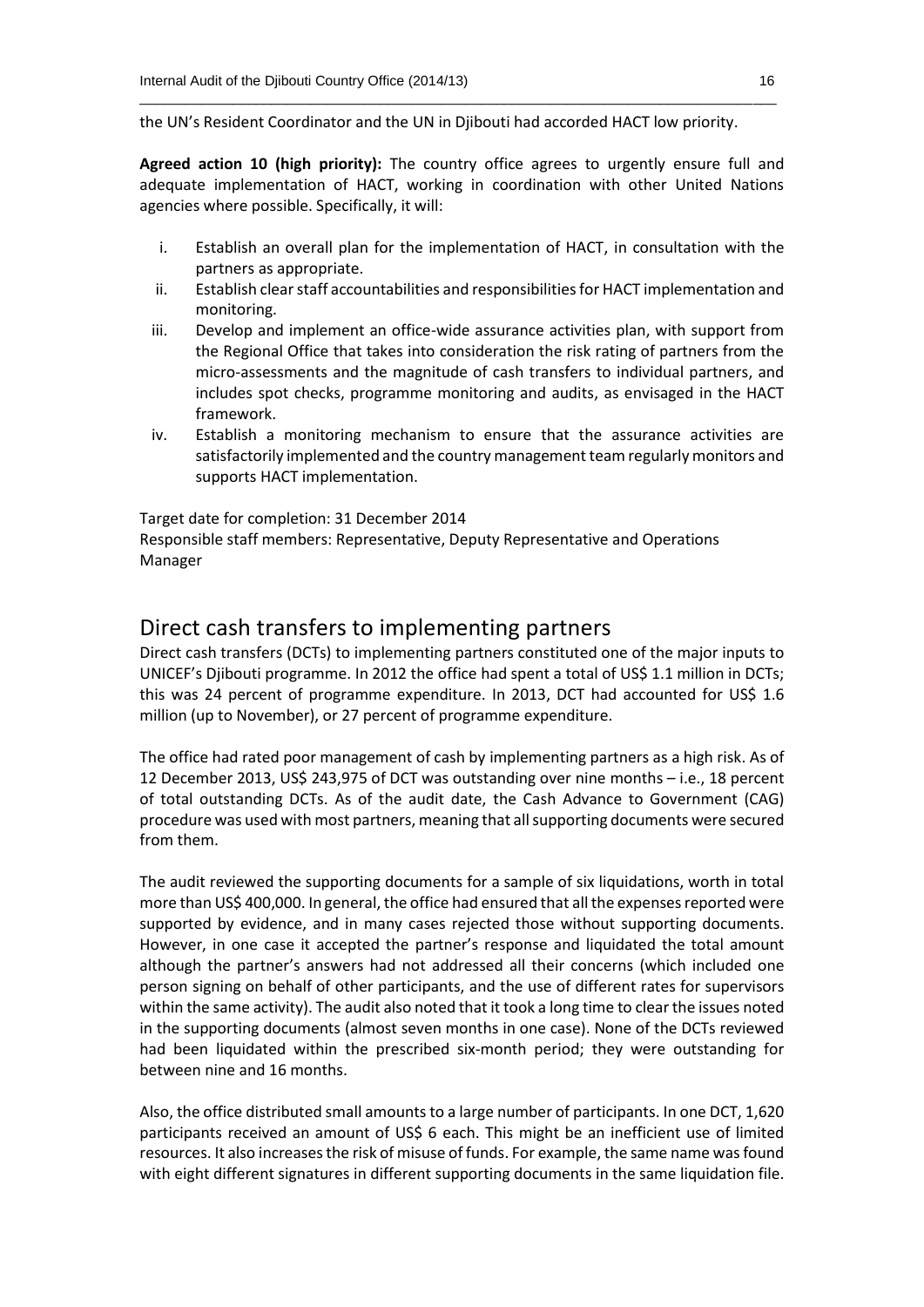These shortcomings were due to weak capacity of implementing partners and insufficient monitoring by the office.

\_\_\_\_\_\_\_\_\_\_\_\_\_\_\_\_\_\_\_\_\_\_\_\_\_\_\_\_\_\_\_\_\_\_\_\_\_\_\_\_\_\_\_\_\_\_\_\_\_\_\_\_\_\_\_\_\_\_\_\_\_\_\_\_\_\_\_\_\_\_\_\_\_\_\_\_\_\_\_\_\_\_

**Agreed action 11 (medium priority):** The country office agrees to:

- i. Reinforce its supervisory controls over review of liquidations to ensure rejection of expenditures that are not adequately supported, and timely processing of liquidations; and ensure the country management team regularly oversees the timeliness and adequacy of liquidations.
- ii. Strengthen the implementing partners' capacity in cash management to ensure timely submission of proper documentation.
- iii. Review its policy regarding the nature of inputs funded by DCTs to avoid distribution of small amounts to large number of partners in order to reduce the risk of misuse and increase the efficiency of the office interventions.

Target date for completion: 30 June 2014

Responsible staff members: Deputy Representative, Operations Manager and Finance Assistant

### Project Cooperation Agreement Review Committee

Civil society is a critical partner in achieving results in UNICEF's development work or in response to humanitarian crises. Offices should identify areas of programme that can be implemented collaboratively, select the right partner, and then work together to develop a detailed programme document, workplan and budget.

All offices are required to establish a PCA Review Committee. The PCA Review Committee (PCARC) is expected to review, among other things: whether the partner has been adequately assessed; whether its selection for this particular collaboration is justified, based on its expected role; the assessed level of risk; the programmatic justification and design of the PCA; cost/cost-effectiveness implications; mutual accountability provisions; the budget proposal; and the proposed PCA document and supporting documents themselves.

The audit reviewed the latest three PCAs signed by the office (worth in total more than US\$ 300,000), and noted that the PCARC discussed mainly the programmatic content of the agreement and did not review the capacity of the NGO to deliver the agreed activities. It also noted that the PCARC lacked key information, such as a programmatic and financial capacity assessment of the NGO under review.

Also, although all three agreements reviewed were renewals, the PCARC was not supplied with evaluations of the NGO's performance so far. Neither did it have project documents with detailed budgets, to help assess the basis for calculation of activities costs and determination of the installments.

The time between the PCARC meeting and the signature of the agreement ranged from 1.5 to three months. This led to further delays in implementation of supported projects.

In one case, even though the agreement was for a period of five months, it was stated that the entire amount (US\$ 159,436) would be transferred in one installment at the start of the project. UNICEF's guidelines on DCTs recommend that installments should be tied to three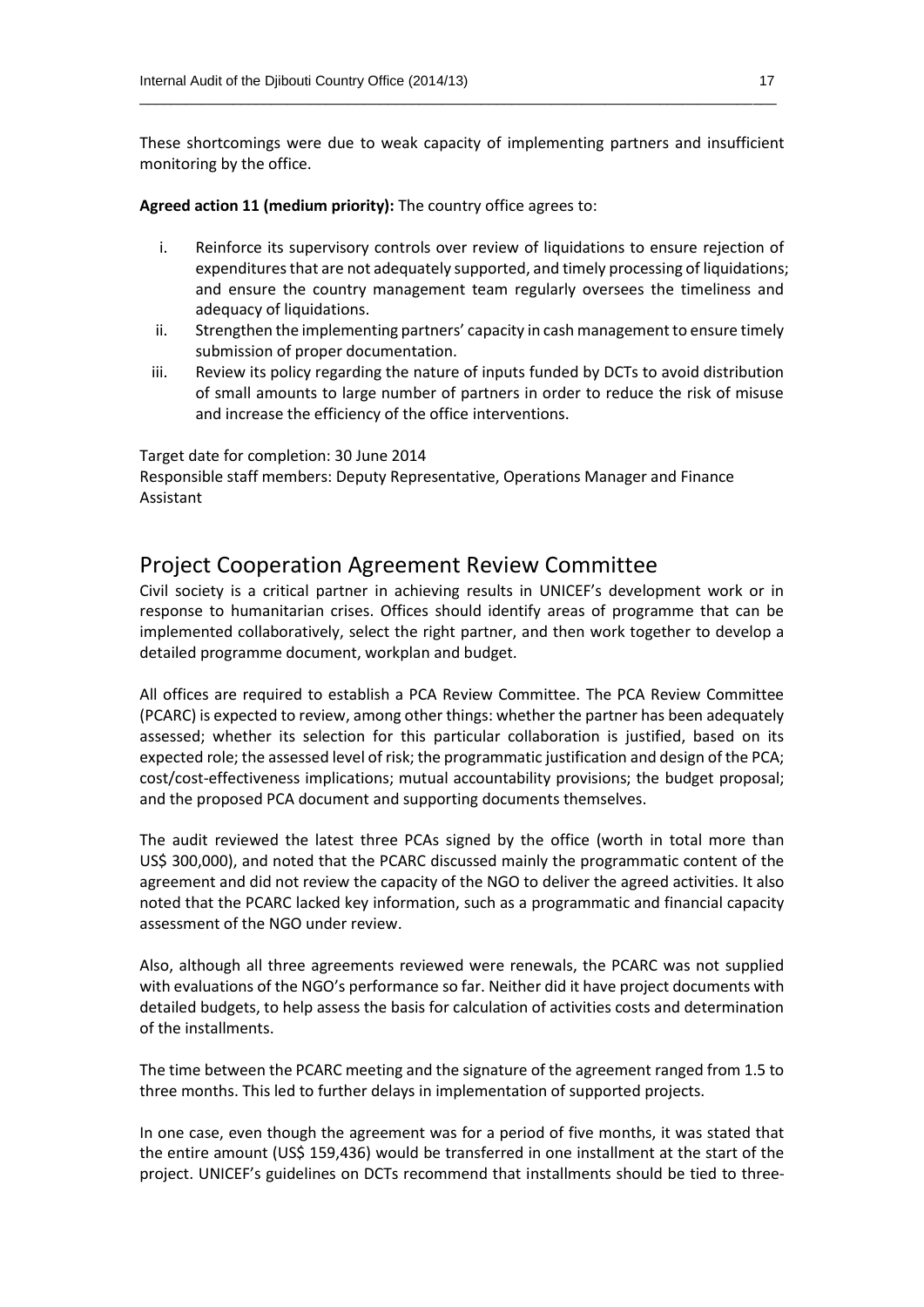month periods of activity, to reduce the risk of long-outstanding liquidations.

The gaps noted were due to insufficient knowledge of staff on the PCA procedures, inadequate oversight of implementation of PCA procedures, and not using the standard operating procedure that reflected organizational guidance on the functioning of the PCARC.

\_\_\_\_\_\_\_\_\_\_\_\_\_\_\_\_\_\_\_\_\_\_\_\_\_\_\_\_\_\_\_\_\_\_\_\_\_\_\_\_\_\_\_\_\_\_\_\_\_\_\_\_\_\_\_\_\_\_\_\_\_\_\_\_\_\_\_\_\_\_\_\_\_\_\_\_\_\_\_\_\_\_

**Agreed action 12 (medium priority):** The country office agrees to investigate the reasons for the delays in the signature of partnership cooperation agreements (PCAs) and ensure that corrective action is taken. It also agrees to implement controls to consistently ensure that:

- i. The PCA review committee is provided with complete information prior to its meeting, including the programmatic and financial assessment, and any available previous performance evaluation of the non-governmental organization (NGO) involved.
- ii. Installments are tied to three months of activity.
- iii. Staff, including those with oversight responsibilities, are trained on the main provisions of the organizational guidance related to partnership with NGOs.
- iv. The country management team reviews the functioning of the PCA Review Committee to ensure it is effective in providing assurance to the Representative.

Target date for completion: 31 December 2014 Responsible staff members: Deputy Representative and Programme Assistant/Budget

## Programme monitoring

The office had a number of procedures to monitor programme implementation. There were monthly programme meetings, and in August 2013 the office had introduced a MYWP implementation matrix with updates on funds used and progress of activities. This matrix update was to be completed monthly and presented at the programme meeting. There was also an annual programme review. The audit made the following observations in this area.

*Annual programme review:* The audit examined the report of the 2012 annual programme review and noted that the recommendations were mostly not specific, and were not systematically taken into consideration in the preparation of the following workplans. A formal 2013 annual programme review was also held in 2013 (in December), but the report had not yet been prepared at the time of the audit.

*Field monitoring:* The sections prepared quarterly travel plans that were consolidated by the monitoring and evaluation (M&E) unit and approved by the Representative. The office did not yet have specific guidance on field-monitoring trips. The Regional M&E Adviser had proposed some guidance to the office, but the latter had yet to review it, adapt it to its own context and implement it.

The audit asked to see the latest six field-monitoring trip reports from the CSD and Education programmes (the most significant programme components). The office gave the audit only five, of which four were from 2012 and only one from 2013. The audit reviewed these reports and noted the following:

- The monitoring objectives of a field-monitoring trip were not formulated in terms of expected results, and the progress noted by the monitoring trip was not assessed against expected achievements.
- The quality of the inputs provided (cash and supply) was not systematically reviewed.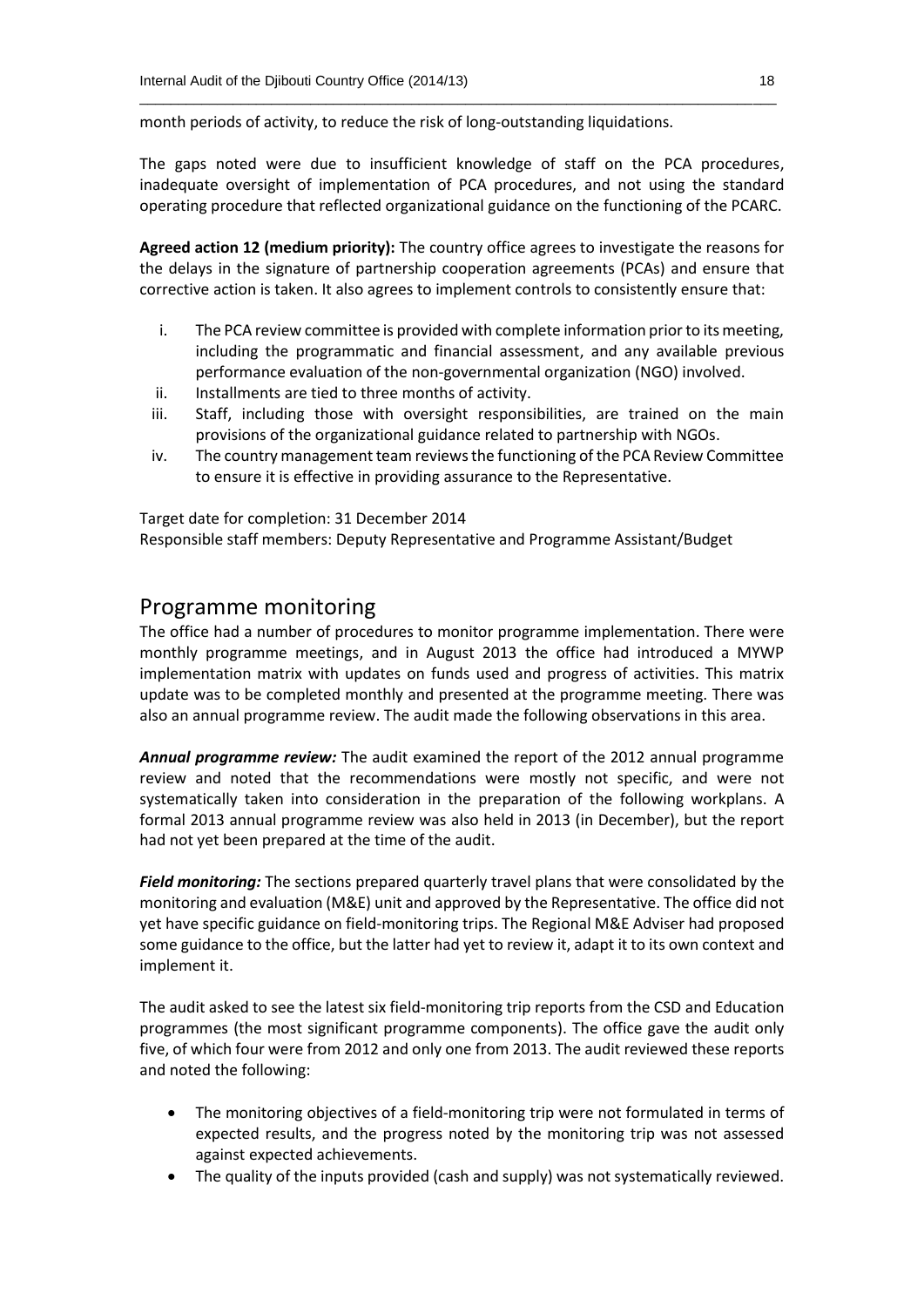\_\_\_\_\_\_\_\_\_\_\_\_\_\_\_\_\_\_\_\_\_\_\_\_\_\_\_\_\_\_\_\_\_\_\_\_\_\_\_\_\_\_\_\_\_\_\_\_\_\_\_\_\_\_\_\_\_\_\_\_\_\_\_\_\_\_\_\_\_\_\_\_\_\_\_\_\_\_\_\_\_\_ The trip reports content did not specify the programme inputs monitored.

- All the recommendations omitted the responsible staff and timeline.
- In some instances, recommendations were formulated in broad terms and it was not clear how they would be implemented.
- The recommendations mixed together those addressed to the office and those addressed to the implementing partners. For those addressed to the partners, it was not clear what specific follow-up would be done by the office to help the partner address the gaps noted.
- Two field-monitoring trips, undertaken by the same staff member, on April 2012 and on October 2013, included three identical recommendations, despite an 18-month time lag. This reflected weakness in the monitoring of implementation of field-trip recommendations.
- The supervisors did not make any substantive comment on any of the trip reports even when important issues were raised.

These shortcomings were due to insufficient controls over programme field monitoring, and inadequate follow-up on the issues noted during field visits. They affect the office's ability to address bottlenecks as they arise and therefore could lead to non-achievement of planned results.

**Agreed action 13 (medium priority):** The country office agrees to establish controls and processes that ensure the following:

- i. The framing of all programme reviews and field-trip recommendations so that they are specific, with assigned responsible staff and timeline.
- ii. Inclusion, in all field-monitoring reports, of the results that had been expected from the field visits and an indication as to whether the expected results were achieved or not.
- iii. A process for monitoring the status of implementation of recommendations from programme reviews and field visits.

Target date for completion: 31 December 2014

Responsible staff members: Deputy Representative and Monitoring and Evaluation Officer

# Monitoring and evaluation

Country offices should both monitor their programme and have a programme of studies, data collection and evaluations in order to assess the country programme's impact on children and women.

These activities had not been carried out as planned. The audit reviewed the 2012 Integrated Monitoring and Evaluation plan (IMEP) and noted that out of 25 planned activities, eight had been completed, four were ongoing and 13 had not been implemented. None of the planned evaluations and major data collection activities were implemented. As such, the office had insufficient information on whether the programmes had achieved its intended effects on children and women in the country.

According to the office, there were several reasons for the low 2012 completion rate. They were the implementation of UNICEF's new management system, VISION, in January; high staff turnover; and the preparation of a new country programme. However, the audit noted that the completion rate of the 2013 IMEP was not much better; out of 20 planned activities, six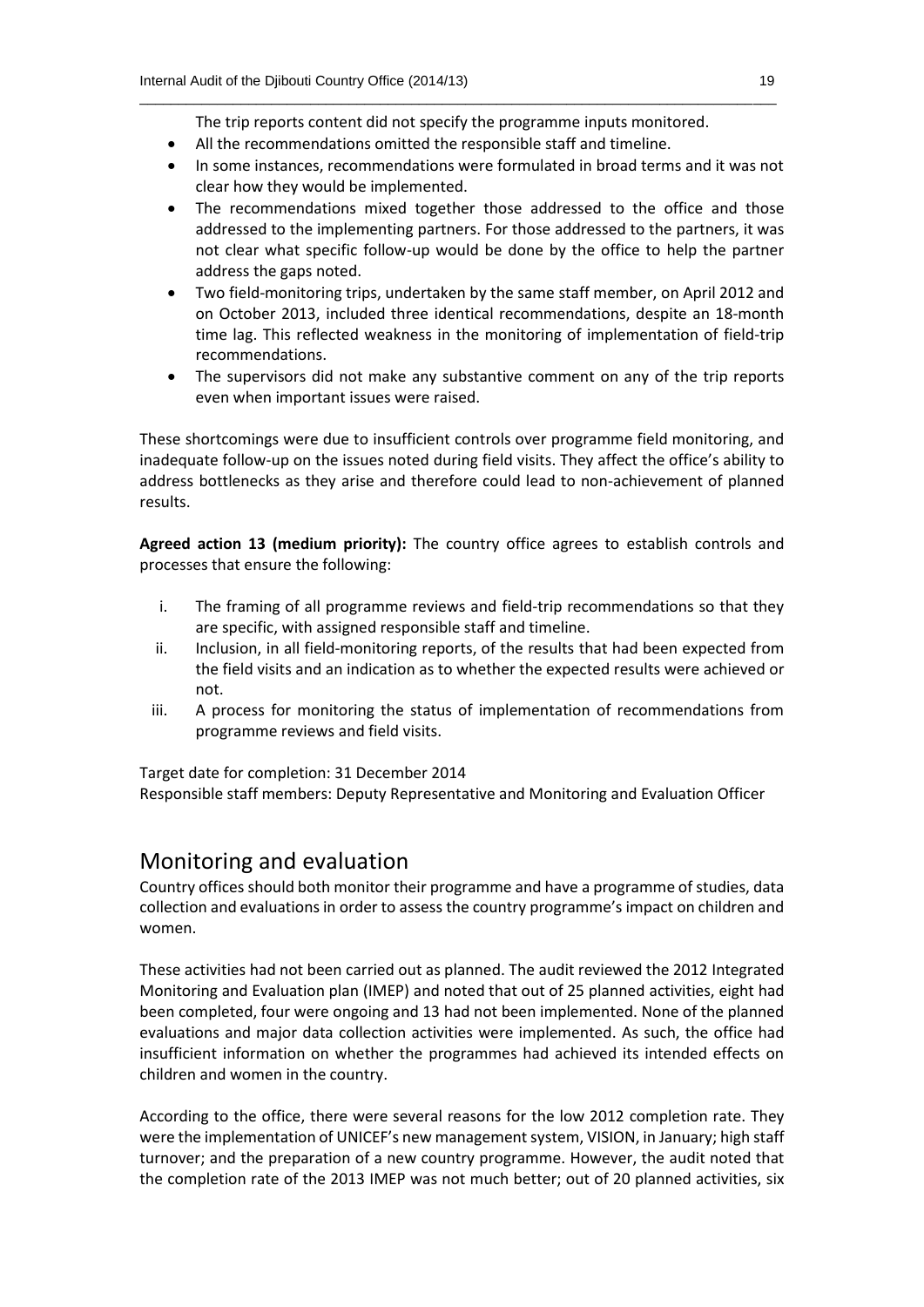had been completed, another six were ongoing, and eight had not been implemented. In particular, there has been very few evaluations; just three had been completed during the previous five years, and the office had developed a management response to only one.

\_\_\_\_\_\_\_\_\_\_\_\_\_\_\_\_\_\_\_\_\_\_\_\_\_\_\_\_\_\_\_\_\_\_\_\_\_\_\_\_\_\_\_\_\_\_\_\_\_\_\_\_\_\_\_\_\_\_\_\_\_\_\_\_\_\_\_\_\_\_\_\_\_\_\_\_\_\_\_\_\_\_

**Agreed action 14 (medium priority):** The country office agrees to:

- i. Establish an office-wide process to strengthen oversight over the preparation, implementation and follow-up of the Integrated Monitoring and Evaluation Plan, and ensure a satisfactory implementation rate.
- ii. Train programme staff on organizational guidance regarding evaluations and establish a mechanism to ensure a management response to all completed evaluations.

Target date for completion: 30 June 2014

Responsible staff members: Representative, Deputy Representative and Monitoring and Evaluation Officer

# Office reporting

An office's reporting obligations include its annual report, in which it summarizes its work for the year for the benefit of management and the rest of UNICEF; and its donor reports, in which it makes an official report to donors on the way their contributions have been used, and what has been achieved with them.

*Country office annual report (COAR):* Information reported by a country office in its annual report should be accurate and reliable, especially given that it is used to provide input to organization-wide reporting on results for children and women, and to contribute to organizational learning. The audit reviewed the 2012 COAR and noted numerous serious writing and editing issues that diminished the readability of the document and compromised fair reporting of the results achieved. According to the office, this was due to lack of editing capacity at a time where there was no Representative or Deputy Representative.

The audit also selected a sample of 14 results reported by the different programmes in the 2012 COAR, and found that the evidence provided by the office could not corroborate nine of them.

*Donor reporting:* Country offices are expected to produce timely, good-quality donor reports that are acceptable to donors. This includes comparing results achieved against those planned.

According to VISION data on donor reporting, out of 23 reports due in 2012, 17 (74 percent) were sent on time and six (26 percent) were late. In 2013, as of end November, out of 15 reports due, 11 (73 percent) had been sent on time and four (27 percent) were late.

The office had prepared a standard operating procedure for donor reporting; this had been meant to come into effect on 1 September 2013, but had yet to be finalized at the time the audit ended in early February 2014. However, according to the office, the quality assurance of donor reports involved the Section Chiefs, the Deputy Representative and the Representative. The Regional Office had assessed donor reports across the region in 2013; each office had submitted two donor reports to it, one randomly selected by the Regional Office and another by the office itself.

For Djibouti, the randomly selected report received a rating of 57 percent, or "Satisfactory",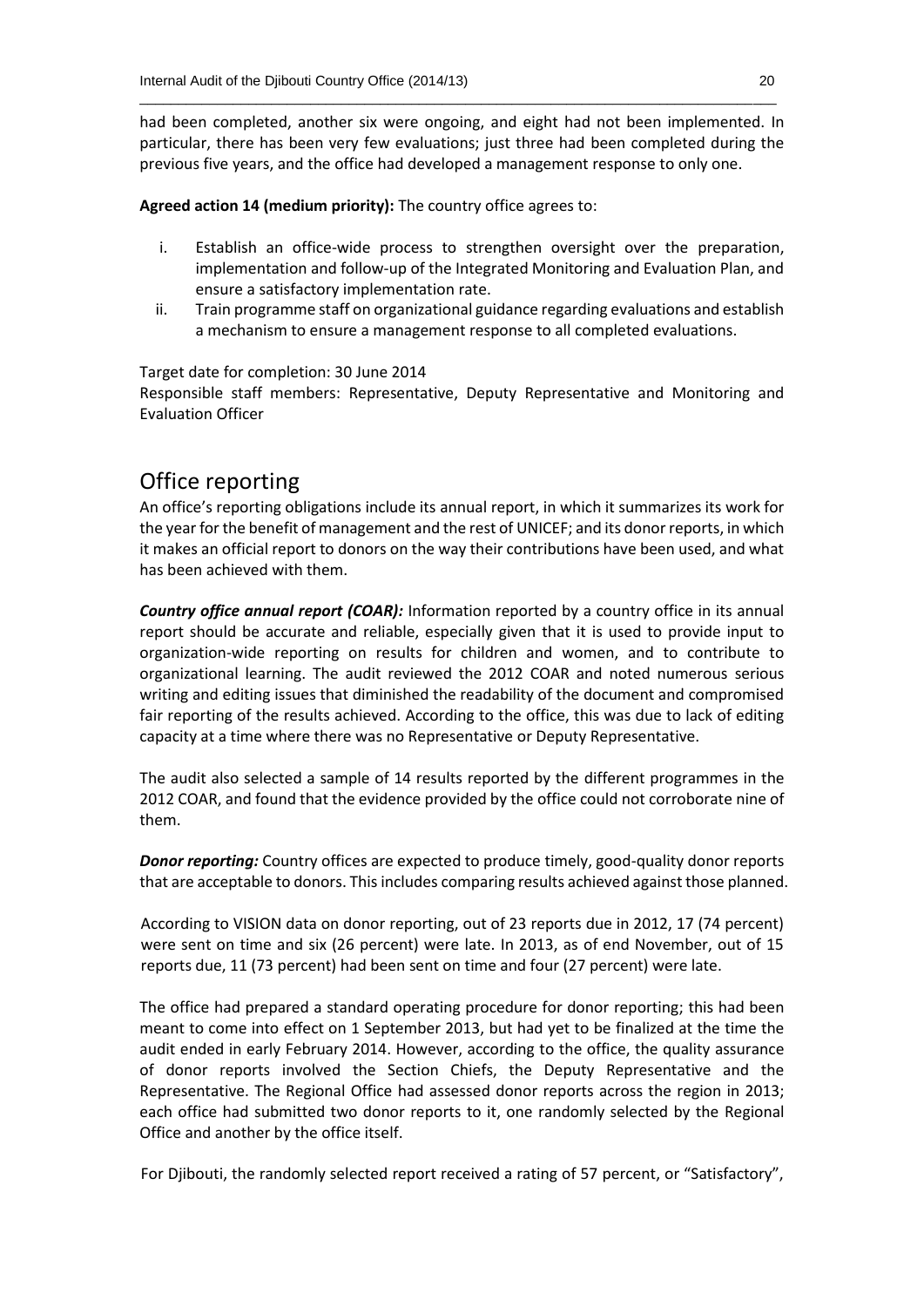while the self-selected report received a rating of 65 percent, or "Good". However, the Regional Office's assessment of both reports noted significant issues of writing and editing that compromised the quality of the reports and their readability.

\_\_\_\_\_\_\_\_\_\_\_\_\_\_\_\_\_\_\_\_\_\_\_\_\_\_\_\_\_\_\_\_\_\_\_\_\_\_\_\_\_\_\_\_\_\_\_\_\_\_\_\_\_\_\_\_\_\_\_\_\_\_\_\_\_\_\_\_\_\_\_\_\_\_\_\_\_\_\_\_\_\_

The audit reviewed four donor reports. The following were noted in one or more of them:

- Achievements reported were formulated in terms of activities and not results.
- Expected results and related indicators had not been systematically quantified in the proposals to donors.
- In all the reports sampled, the funds utilization report had not been generated from VISION. The audit compared the amount spent reported to the donor with the amount recorded in the system, and found significant differences in two cases.

The above weaknesses occurred because the office had not established a robust quality review process over the preparation of donor and annual reports.

**Agreed action 15 (high priority):** The country office agrees to:

- i. Establish a process for monitoring and reporting on the quality of country office annual reports and donor reports to the country management team or another designated internal governance body. This process will address the quality of reports, including writing and editing issues, among others.
- ii. Ensure that proposals submitted to donors include results and indicators that are specific and measurable.
- iii. Ensure that achievements reported to donors are formulated in terms of actual results against planned results, and that the expenditures reported are in line with those recorded in the system.
- iv. Strengthen its quality assurance process to ensure that results achieved and reported in the Country Office Annual Report are based on reliable information, and hold staff accountable for accuracy of performance information reported in annual report.

Target date for completion: 31 December 2014

Responsible staff members: Deputy Representative, Chiefs of Sections, Communications Consultant and Monitoring and Evaluation Officer

#### Programme management: Conclusion

Based on the audit work performed, OIAI concluded that the controls and processes over Programme Management, as defined above, needed improvement to be adequately established and functioning.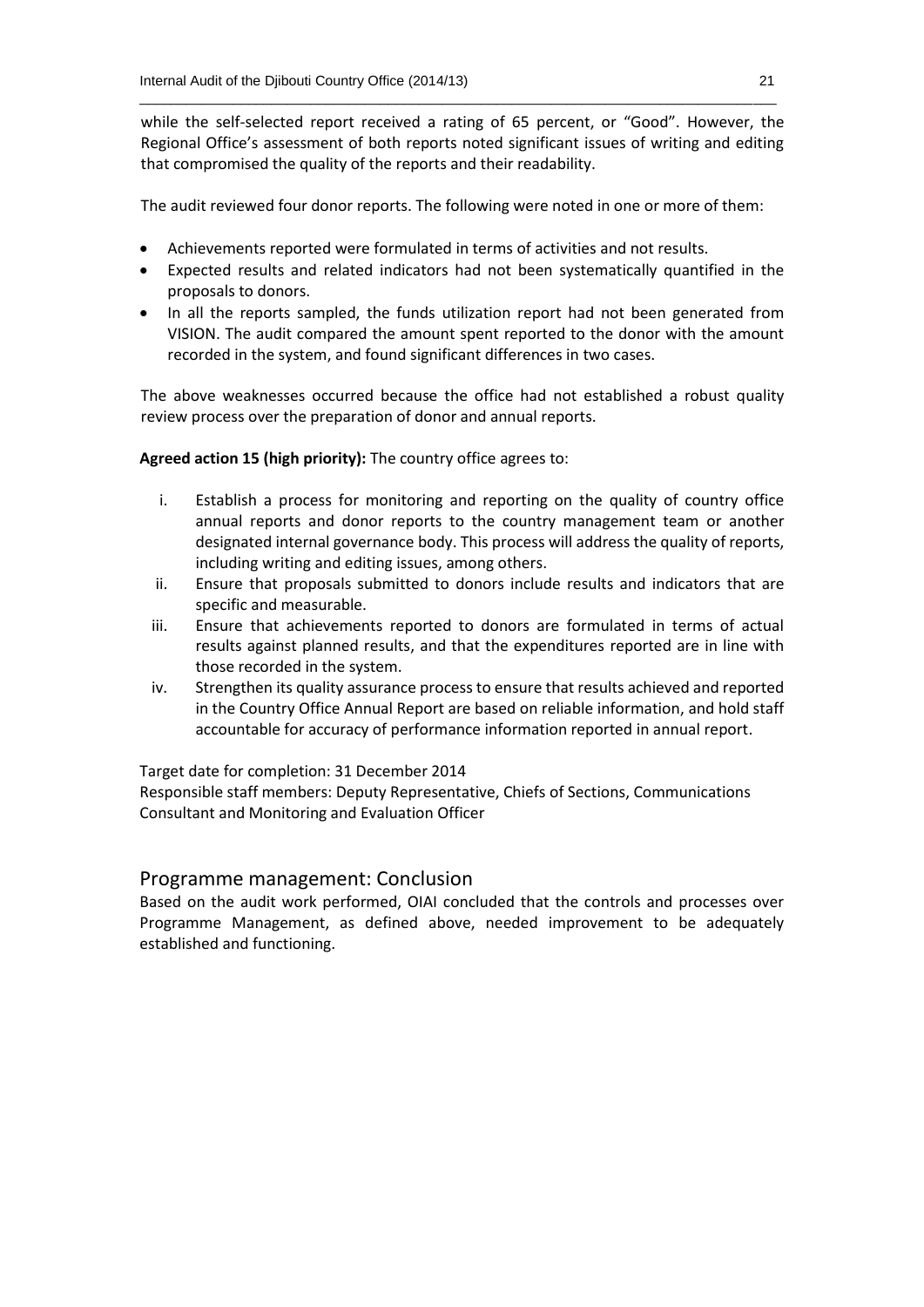# 3 Operations support

In this area the audit reviews the country office's support processes and whether they are in accordance with UNICEF Rules and Regulations and with policies and procedures. The scope of the audit in this area includes the following:

\_\_\_\_\_\_\_\_\_\_\_\_\_\_\_\_\_\_\_\_\_\_\_\_\_\_\_\_\_\_\_\_\_\_\_\_\_\_\_\_\_\_\_\_\_\_\_\_\_\_\_\_\_\_\_\_\_\_\_\_\_\_\_\_\_\_\_\_\_\_\_\_\_\_\_\_\_\_\_\_\_\_

- **Financial management**. This covers budgeting, accounting, bank reconciliations and financial reporting.
- **Procurement and contracting.** This includes the full procurement and supply cycle, including bidding and selection processes, contracting, transport and delivery, warehousing, consultants, contractors and payment.
- **Asset management**. This area covers maintenance, recording and use of property, plant and equipment (PPE). This includes large items such as premises and cars, but also smaller but desirable items such as laptops; and covers identification, security, control, maintenance and disposal.
- **Human-resources management.** This includes recruitment, training and staff entitlements and performance evaluation (but not the actual staffing structure, which is considered under the Governance area).
- **Inventory management.** This includes consumables, including programme supplies, and the way they are warehoused and distributed.
- **Information and communication technology (ICT)**. This includes provision of facilities and support, appropriate access and use, security of data and physical equipment, continued availability of systems, and cost-effective delivery of services.

All the above areas were covered in this audit.

# Procurement and contracting

Supplies procurement was the third largest expenditure after payroll and DCT, accounting for approximately US\$ 1 million expense per year during the last two years.

The audit reviewed supply data in VISION and noted an issue in the recording of supplies in 2012, with a total negative amount of expenditure for the year (US\$ -84,104.72). The reason was that supplies procured through Supply Division in Copenhagen were recorded as an asset (Goods in Transit) upon shipment, and at the country-office level they were supposed to be recorded as an expense upon receipt by implementing partners – which was not done. This issue had been partially solved in 2013, but there were still items received in 2012 in the amount of US\$ 154,913 that were still recorded as goods in transit, and hence not yet expensed. Therefore, the expenditures were understated.

The audit also noted the following:

- The closing balances of programme supplies as of 31 December, 2012 were not carried over, and did not match the opening balances as of 1 January 2013.
- There were 22 transactions, amounting to US\$ 92,487 that had no purchase details such as material, or purchase order number; the posting date for all these was the same (19 May 2013).
- There was inadequate use of accounting entry GL 7600110 (Programme Supplies), which is normally used to record the expense of transferring programme supplies originally received into a UNICEF warehouse. The office did not have a warehouse.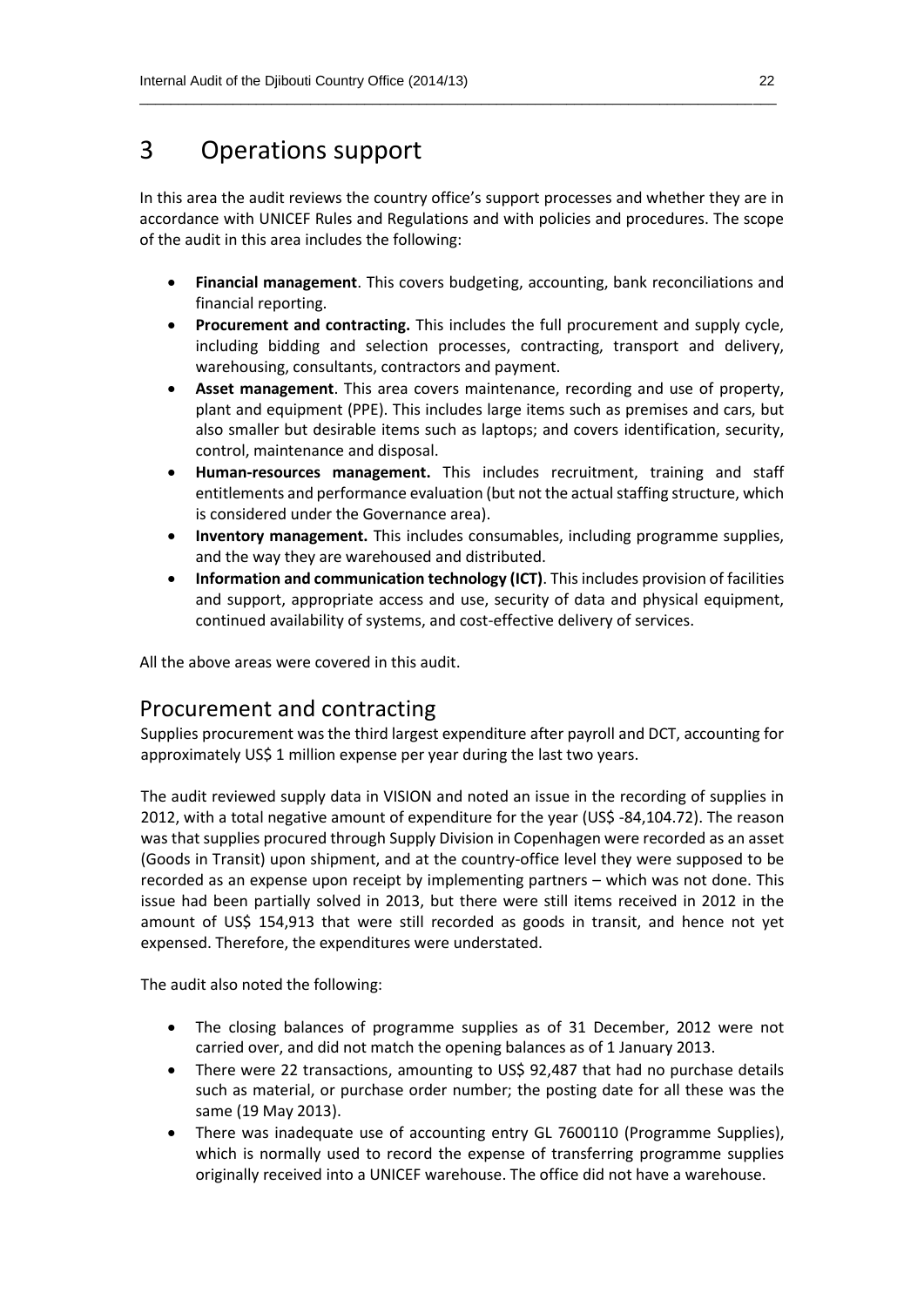The 2012 COAR stated that US\$ 262,350 had been transferred to implementing partners to procure supplies directly. The office indicated that this was due to difficulties it had encountered in conducting the procurement process using VISION and the vacancy in the supply post. However, the office could not provide evidence of partners' requests detailing what the amounts paid were for, so the audit could not judge whether the payments were justified. Neither was there evidence that the office had ensured the partners entrusted with this funding had proper procurement procedures.

\_\_\_\_\_\_\_\_\_\_\_\_\_\_\_\_\_\_\_\_\_\_\_\_\_\_\_\_\_\_\_\_\_\_\_\_\_\_\_\_\_\_\_\_\_\_\_\_\_\_\_\_\_\_\_\_\_\_\_\_\_\_\_\_\_\_\_\_\_\_\_\_\_\_\_\_\_\_\_\_\_\_

*Functioning of the Contracts Review Committee (CRC):* Offices are expected to have a CRC to review all contracts in excess of a certain value. The audit reviewed the CRC file shared by the office and noted that the shortlisted candidates had been contacted by the operations section on 22 September 2013, the CRC had met three days later, and the work was expected to start on 1 October 2013. Four potential candidates were shortlisted; however, with such short notice, only one consultant confirmed his availability, and the CRC accepted recourse to a single-source contract without a competitive process, with no assessment matrix being prepared. The audit also noted that no basis was indicated for setting the fees (which were US\$ 9,450 per month).

Review of the data in VISION showed that, out of 63 contracts of more than US\$ 2,500 issued during the period 2012-2013, 10 were single-sourced, without competition. According to the office, this was due to low availability of local experts and consultants.

Besides the contract for services, the audit reviewed a sample of two supply transactions that had been through the CRC. One was a contract for the purchase of security equipment granted on the basis of single-source selection for an amount of US\$ 53,624. The CRC minutes stated that a review of the local market had found that the vendor already contracted to ensure office security was the only one with the required expertise. The CRC agreed to waive the competitive selection process without documented evidence of this.

The second contract was for printing 15,000 health cards. Nine offers were received following an invitation to bid through the newspapers. The supply assistant put together a table of bids that was used to select a vendor. However, the audit noted that the submitting officer (the CSD Specialist) was also a member of the CRC, creating a conflict of interest.

*Vendor master record maintenance:* Vendor master records should be created centrally by the designated staff member(s) in a country office, observing segregation of duties. The vendors' details in the master record should be complete, and only accredited vendors should be maintained in the system. It is also important to avoid duplication of vendor records, to ensure that the information an office has on a vendor (including prior experience) is seen during any selection process, and also to avoid double payments.

As of 12 December 2013, there were 544 vendor records in VISION for Djibouti. The vendor table was maintained by the Executive Assistant, who was not involved in the payment process. However, the audit noted that there were 27 vendors with more than one account. From these 27 duplicated vendors, the office had correctly identified four and marked them for deletion. The remaining 23 duplicated vendor records were still active in the system. Among those 23 duplicated vendors, there were two vendors for which more than one account was actually being used for payments. The office did not have an established mechanism for regular monitoring of the vendors' table.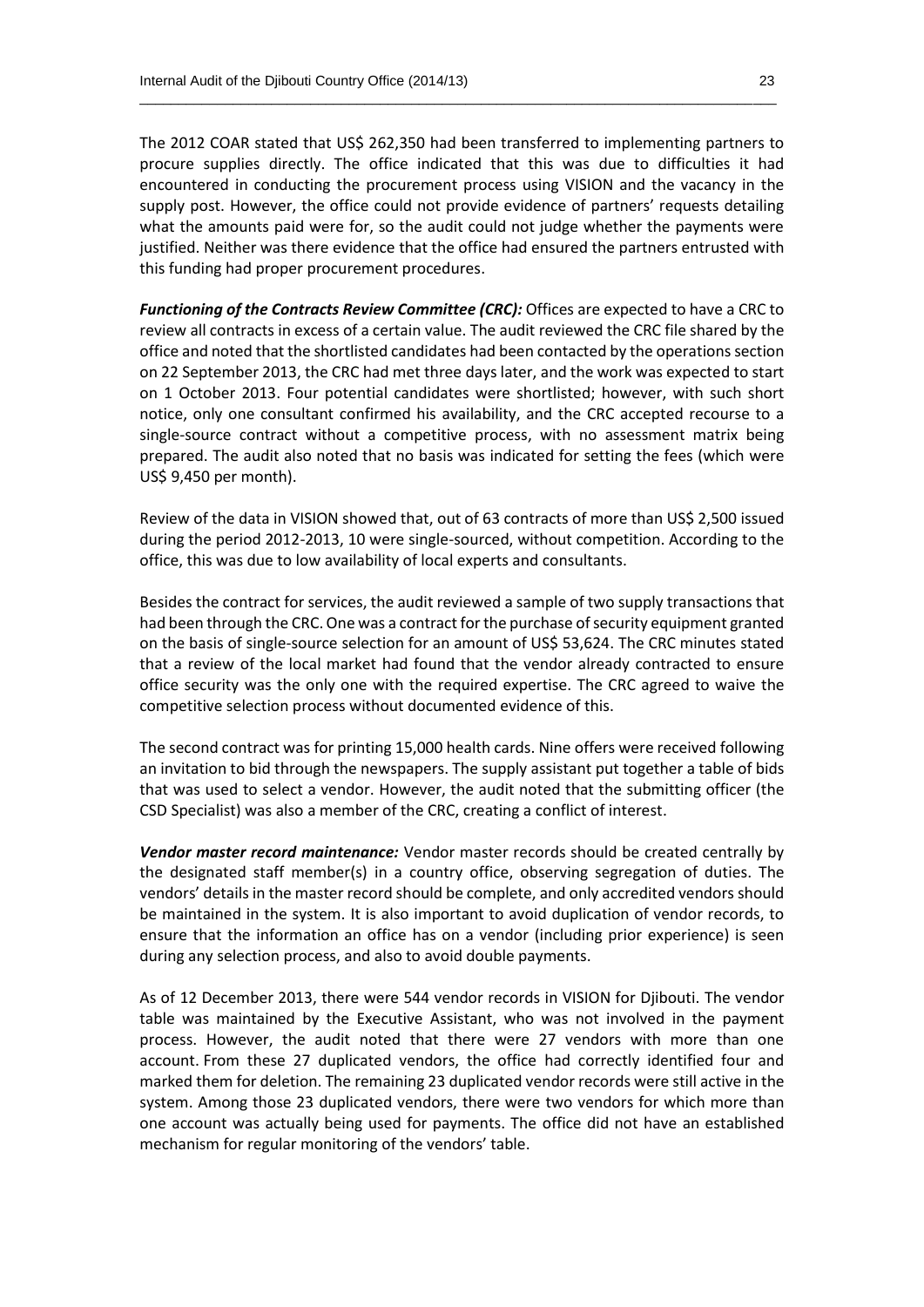#### **Agreed action 16 (high priority):** The country office agrees to:

i. Seek the assistance of Supply Division in solving the issues of (i) supplies received but still recorded as goods in transit and (ii) supplies closing balances in 2012 that did not match the opening balances in 2013.

\_\_\_\_\_\_\_\_\_\_\_\_\_\_\_\_\_\_\_\_\_\_\_\_\_\_\_\_\_\_\_\_\_\_\_\_\_\_\_\_\_\_\_\_\_\_\_\_\_\_\_\_\_\_\_\_\_\_\_\_\_\_\_\_\_\_\_\_\_\_\_\_\_\_\_\_\_\_\_\_\_\_

- ii. Establish a mechanism to ensure that implementing partners entrusted with funds to procure supplies directly have adequate procurement procedures.
- iii. Strengthen its controls over the correct entry of supplies information in VISION, to ensure that information is complete and that correct accounting codes are used.
- iv. Review its standard operating procedure on the functioning of the Contracts Review Committee and strengthen the areas of weakness identified, including ensuring competitive selection of consultants and vendors, proper segregation of duties and clarification of the basis for the determination of consultants' fees.
- v. Clean up the existing vendor master records so that duplicated accounts are identified and deleted.
- vi. Establish a system to regularly review the vendor master database in VISION to prevent duplication and ensure completeness and accuracy of records.

Target date for completion: 31 December 2014

Responsible staff members: Operations Manager, Executive Assistant, Finance Assistant and Supply Assistant

## Management of human resources

 $\overline{a}$ 

The audit reviewed management of human resources and related areas and made the following observations.

*Recruitment:* Eight posts out of 34, i.e. 24 percent, were vacant at the beginning of January 2014. This included four out of 10 international professional posts (CSD Chief, Communication Specialist, Communication Officer and Admin/Finance Officer); these posts could not be filled pending availability of OR funding.

Review of the local recruitment process during 2011-2013 also showed that it exceeded the 90-day target, varying from 124 to 184 days.

The office informed the audit that in general, the delays were due to non-availability of the relevant section to finalize the review, absence of staff members involved in the recruitment process, and delays due to medical exams and medical clearance.

*Office improvement plan:* The office had produced an office improvement plan based on the findings of the 2011 Global Staff Survey, $^{11}$  and this was communicated to the audit team together with updates on the actions taken as of April and October 2013. However, the plan did not say how the office would address the findings from the survey, beyond simply referring to four broad areas of the survey (Work-Life Balance, Internal Communication, Staff Association and Risk assessment/Risk management). Also, the audit could not find any

 $<sup>11</sup>$  UNICEF's Global Staff Survey, first launched in 2008, is an exercise to increase understanding</sup> between staff and management by gathering opinion on a range of staff-related issues, including internal relationships and communications, transparency and accountability, work/life balance and efficiency. All staff are invited to participate; the responses are confidential, and the results are anonymized.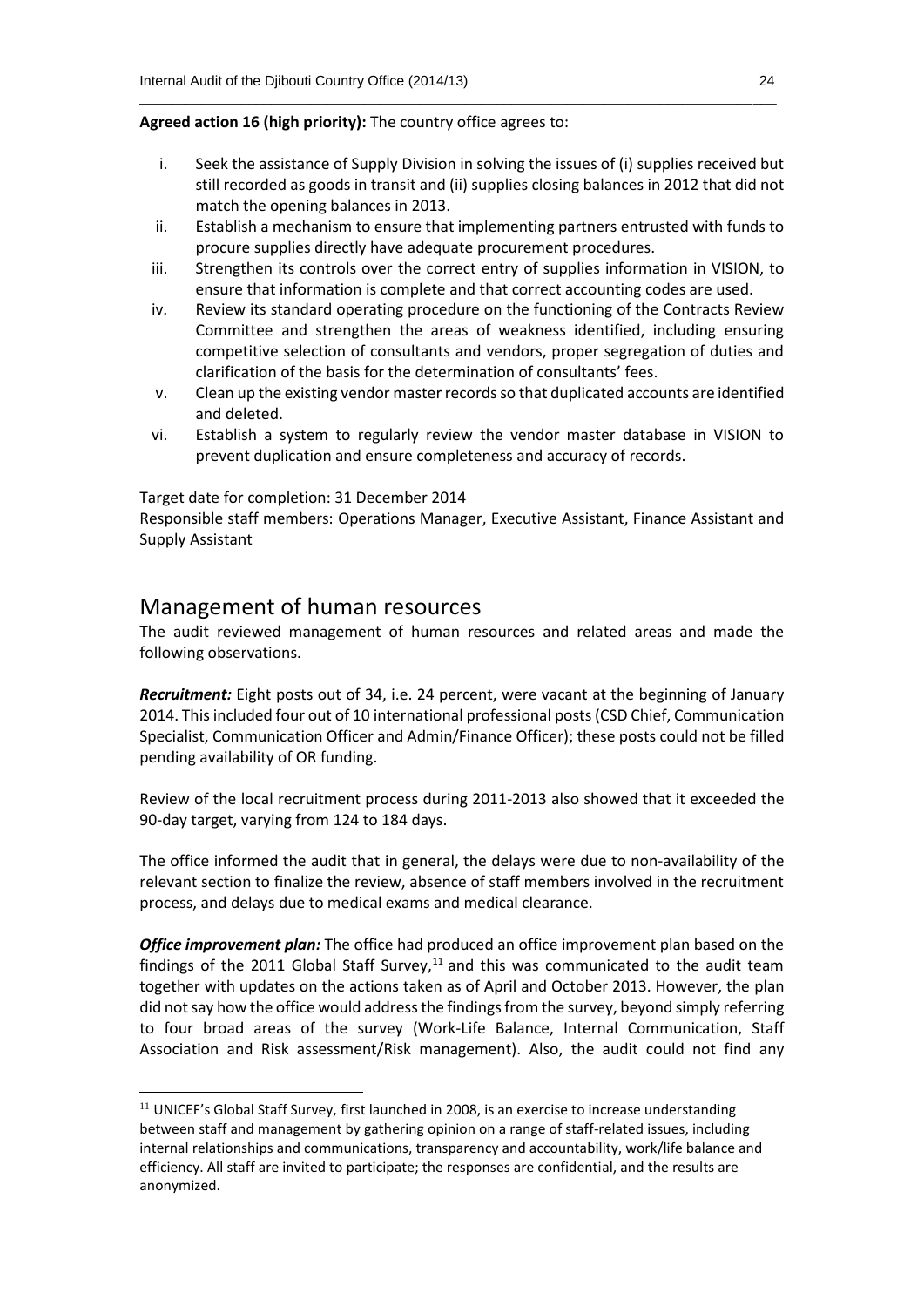evidence that the status of implementation of the improvement plan was being reviewed by the JCC or the CMT as envisaged in the plan.

\_\_\_\_\_\_\_\_\_\_\_\_\_\_\_\_\_\_\_\_\_\_\_\_\_\_\_\_\_\_\_\_\_\_\_\_\_\_\_\_\_\_\_\_\_\_\_\_\_\_\_\_\_\_\_\_\_\_\_\_\_\_\_\_\_\_\_\_\_\_\_\_\_\_\_\_\_\_\_\_\_\_

*Office learning plan:* The office stated that the office learning plan was finalized late, and that it was approved by the Representative and the CMT during the mid-year review meeting held in September 2013. However, the office could not provide evidence of this approval. The minutes of the learning committee meeting held on 5 November 2013 indicated that the office learning plan for 2013 was not yet finalized. According to the office, this was due to missing information such as costs, or the number of participants for certain learning activities.

**Agreed action 17 (medium priority):** The country office agrees to:

- i. Ensure that all staff involved in recruitment are held accountable for completing the recruitment process within the office's established timeline.
- ii. Review the office improvement plan in consultation with the staff association, to identify the detailed activities needed to address the issues raised by the global staff survey and monitor their implementation.
- iii. Review and improve its oversight mechanism to ensure timely planning, implementation and monitoring of learning activities.

Target date for completion: 31 December 2014

Responsible staff members: Representative, Operations Manager, Education Specialist/Chair of Local Learning Committee, and ICT officer

## Property, plant and equipment (PPE)

In December 2013, the office recorded a total number of 1,124 PPE items with a total value of US\$ 887,629. The audit reviewed the information available in the VISION assets module and noted the following discrepancies:

- Thirty-three items did not have an inventory number.
- Twenty-six items did not include the location.

**.** 

- Two items were duplicated. A laptop and a monitor had a licence-plate number (these numbers are normally used for vehicles).
- There were a number of items that were recorded in VISION as having been disposed of, but were still included in the office's PPE report. Four of these items were indicated as damaged, two as donated, 43 as lost, 10 items as not found by the physical search, and six items as sold.

*Physical verification:* According to the minutes of the Property Survey Board (PSB) of 25 October 2012, a physical count report had been submitted to it, but the minutes did not reflect any analysis of the report or any recommendation on reconciliation with the data in the system. After audit verification, it appeared that no physical count had in fact been submitted to the PSB.

According to the 2013 score card,<sup>12</sup> it was stated that physical counts had been done twice that year but the results were not yet fully reconciled as of September 2013. The office could not provide the audit with the reports of these physical counts, and since there had been no PSB meetings in 2013, it appeared that the PPE database had not been verified and checked

 $12$  This was a template supplied by the Regional Office to measure the office's performance.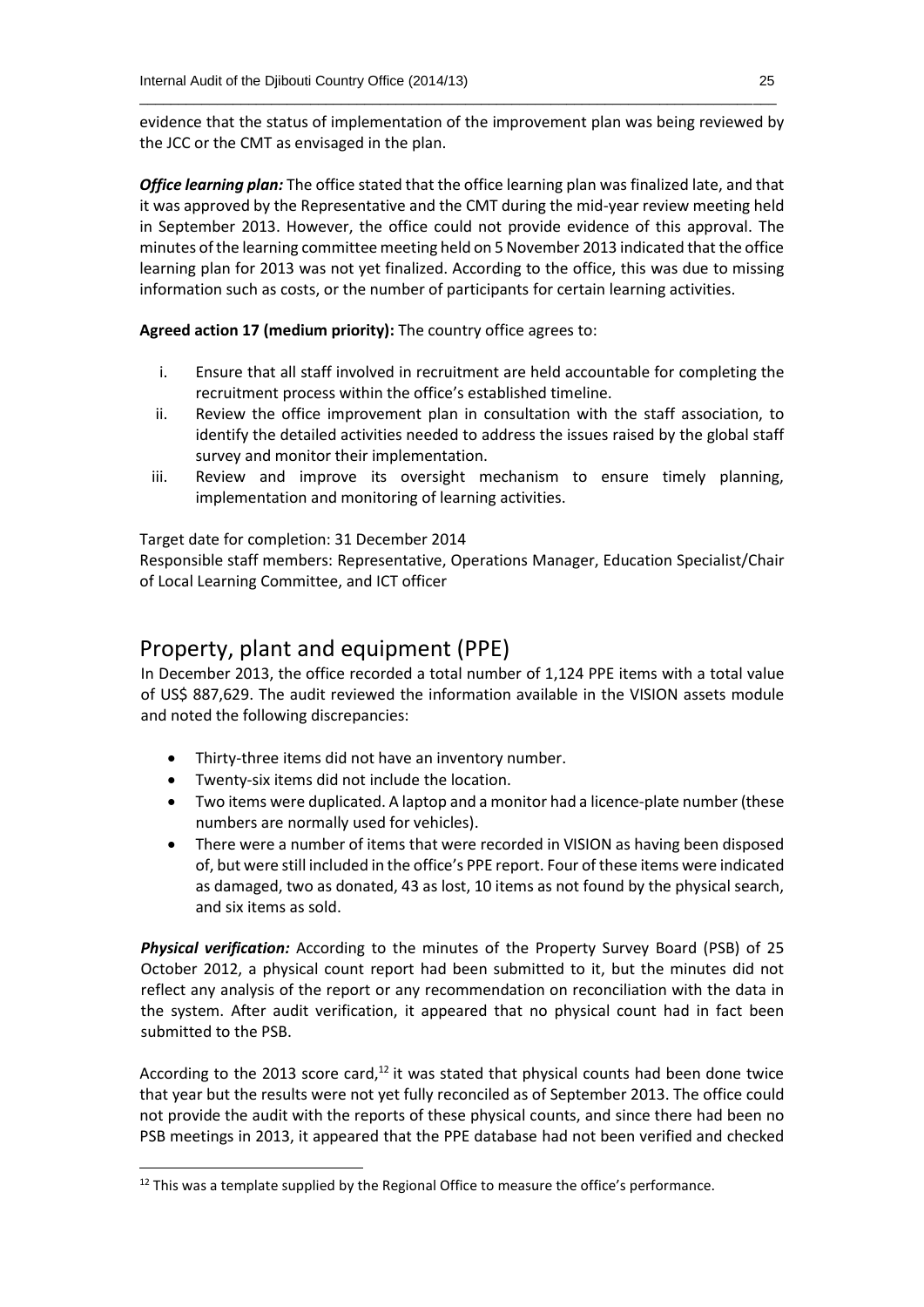for at least two years.

The office explained that this had been due to a lack of internal capacity, and a lack of financial resources to hire a company.

*Vehicle on loan:* There was one vehicle on loan to the Ministry of Health (MoH). According to an agreement signed with MoH on 8 July 2010, the Government was responsible for all the running costs, including fuel, maintenance, repair and insurance. According to the agreement, the MoH should maintain a logbook, but there was no evidence that the office had checked that the MoH had done so, so as to ensure that the vehicle had been used for the intended purposes.

*Attractive items:* Although items are normally considered to be PPE for accounting purposes if they are worth more than US\$ 1,500, a separate record should be kept for items below that value, but over US\$ 500, that are considered to be "attractive" (cameras, laptops etc.). The office informed the audit that it did not maintain a separate system on Excel for these, as per the guidelines; but that this would be done once the PPE data was cleaned up.

**Agreed action 18 (medium priority):** The office agrees to strengthen its asset management by:

- i. Establishing the causes of the discrepancies noted in the asset module data and taking immediate corrective action; and ensuring the Property Survey Board monitors the situation and reports to the country management team for oversight purposes.
- ii. Completing the physical count of the property, plant and equipment, with support from the Regional Office if needed, and proceeding with reconciliation of the property plant and equipment records in the system as per the approved Property Survey Board recommendations.<sup>13</sup>
- iii. Establishing a mechanism to monitor the use of the loaned vehicle.
- iv. Removing attractive items worth less than US\$ 500 from the VISION assets module and monitoring them in a separate Excel sheet.

#### Target date for completion: 31 December 2014

Responsible staff members: Operations Manager, Administrative Assistant and Supply Assistant

#### Operations support: Conclusion

**.** 

Based on the audit work performed, OIAI concluded that the controls and processes over Operations Support, as defined above, needed improvement to be adequately established and functioning.

<sup>13</sup> See UNICEF Financial and Administrative Policy 7: *Property, Plant and Equipment*.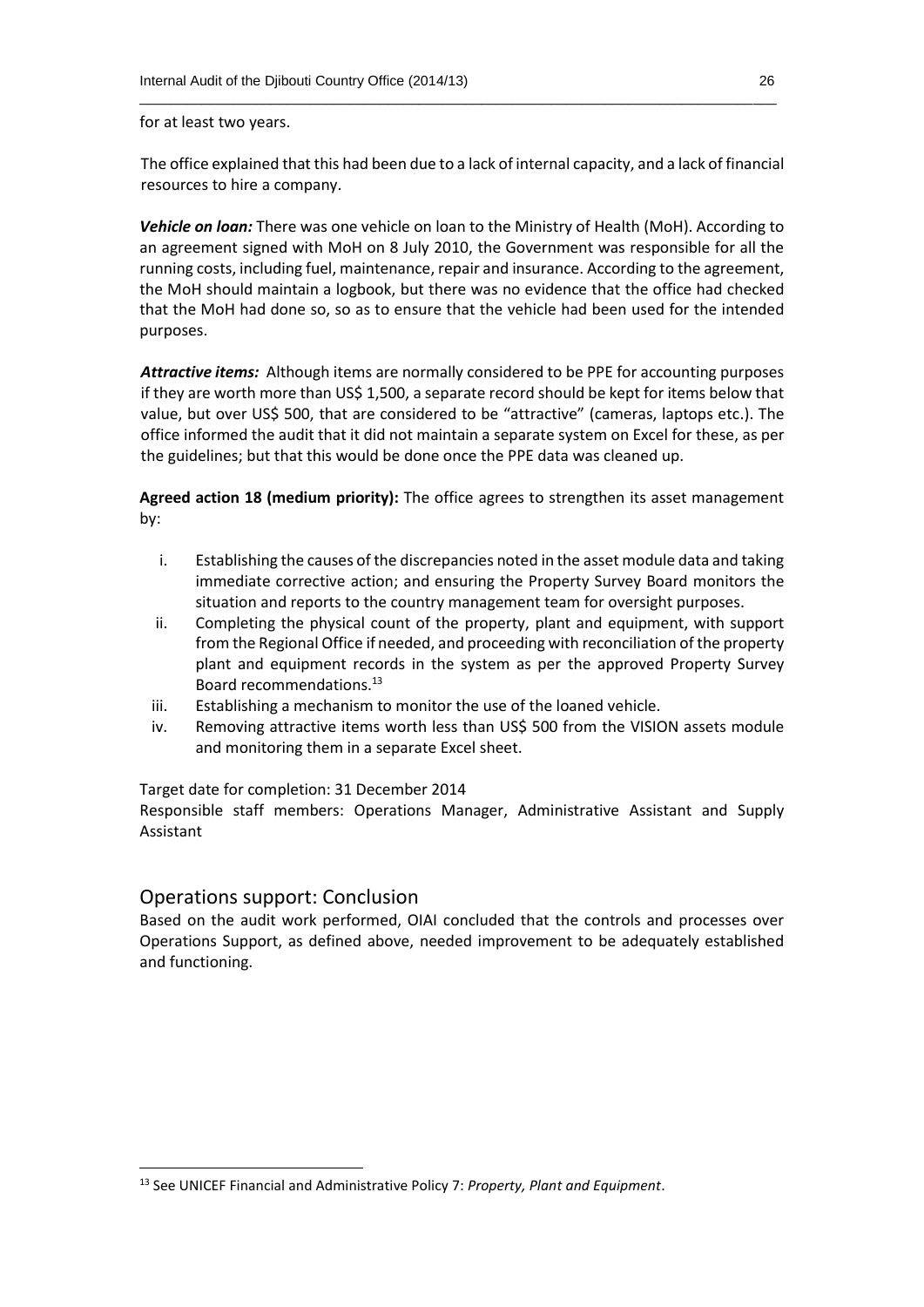# Annex A: Methodology, and definition of priorities and conclusions

\_\_\_\_\_\_\_\_\_\_\_\_\_\_\_\_\_\_\_\_\_\_\_\_\_\_\_\_\_\_\_\_\_\_\_\_\_\_\_\_\_\_\_\_\_\_\_\_\_\_\_\_\_\_\_\_\_\_\_\_\_\_\_\_\_\_\_\_\_\_\_\_\_\_\_\_\_\_\_\_\_\_

The audit team used a combination of methods, including interviews, document reviews, testing samples of transactions. It also visited UNICEF locations and supported programme activities. The audit compared actual controls, governance and risk management practices found in the office against UNICEF policies, procedures and contractual arrangements.

OIAI is firmly committed to working with auditees and helping them to strengthen their internal controls, governance and risk management practices in the way that is most practical for them. With support from the relevant regional office, the country office reviews and comments upon a draft report before the departure of the audit team. The Representative and their staff then work with the audit team on agreed action plans to address the observations. These plans are presented in the report together with the observations they address. OIAI follows up on these actions, and reports quarterly to management on the extent to which they have been implemented. When appropriate, OIAI may agree an action with, or address a recommendation to, an office other than the auditee's (for example, a regional office or HQ division).

The audit looks for areas where internal controls can be strengthened to reduce exposure to fraud or irregularities. It is not looking for fraud itself. This is consistent with normal practices. However, UNICEF's auditors will consider any suspected fraud or mismanagement reported before or during an audit, and will ensure that the relevant bodies are informed. This may include asking the Investigations section to take action if appropriate.

The audit was conducted in accordance with the International Standards for the Professional Practice of Internal Auditing of the Institute of Internal Auditors. OIAI also followed the reporting standards of International Organization of Supreme Audit Institutions.

# Priorities attached to agreed actions

- **High:** Action is considered imperative to ensure that the audited entity is not exposed to high risks. Failure to take action could result in major consequences and issues.
- **Medium:** Action is considered necessary to avoid exposure to significant risks. Failure to take action could result in significant consequences.
- **Low:** Action is considered desirable and should result in enhanced control or better value for money. Low-priority actions, if any, are agreed with the countryoffice management but are not included in the final report.

# Conclusions

The conclusions presented at the end of each audit area fall into four categories:

#### *[Unqualified (satisfactory) conclusion]*

Based on the audit work performed, OIAI concluded that the controls and processes over the